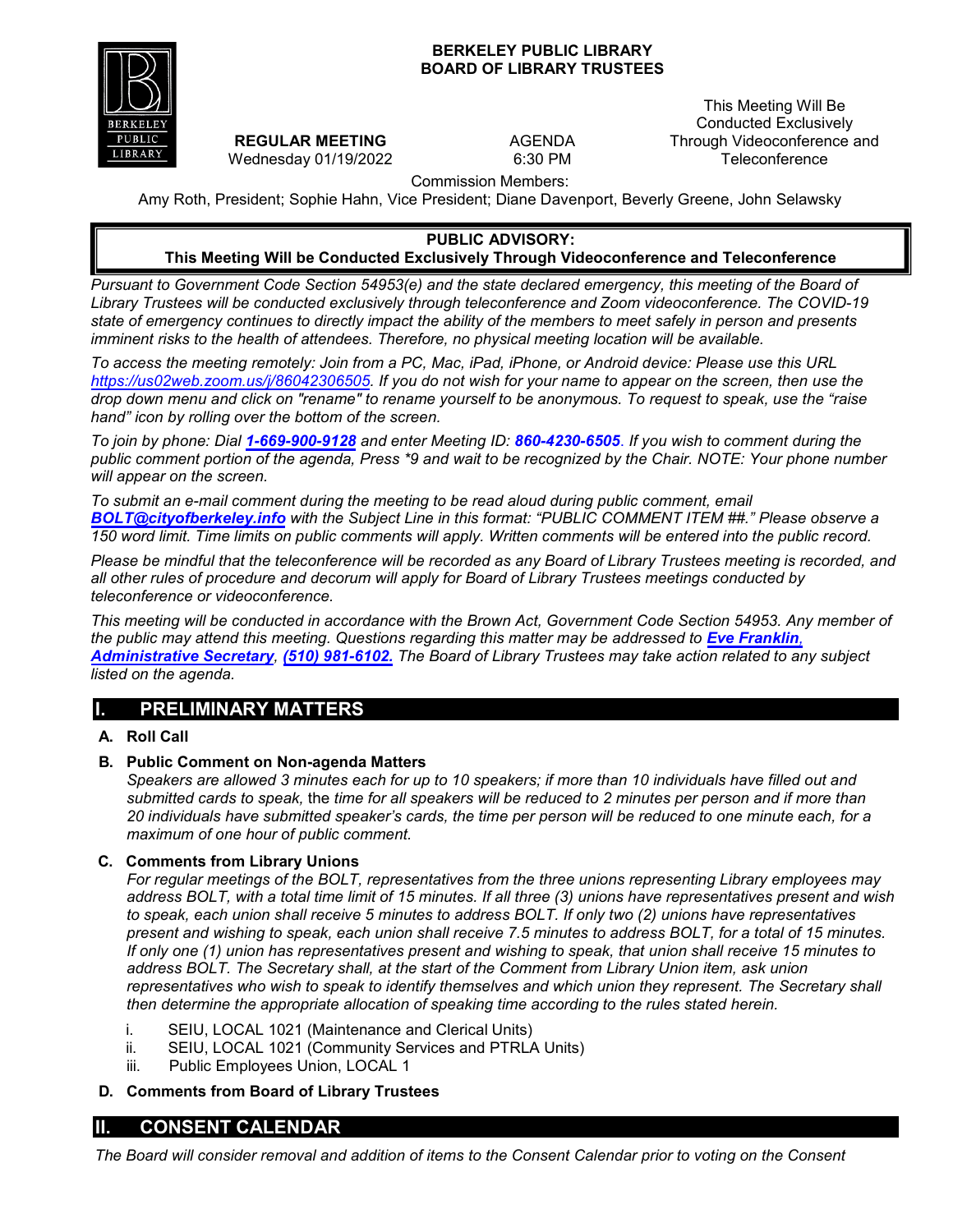| Board of Library Trustees | Regular Meeting | 01/19/2022 | Page 2 |
|---------------------------|-----------------|------------|--------|

*Calendar. All items remaining on the Consent Calendar will be approved in one motion.*

- **A. [Minutes of December 8,](#page-4-0) 2021 Regular Meeting From:** Tess Mayer, Director of Library Services **Recommendation:** Adopt the resolution to approve the minutes of the December 8, 2021 Regular Meeting of the Board of Library Trustees.
- **B. Revised [2022 Berkeley Public Library Holiday and Early](#page-7-0) Closing Schedule From:** Tess Mayer, Director of Library Services **Recommendation:** Adopt a Resolution to approve the revised 2022 Berkeley Public Library Holiday & Early Closing Schedule (attachment #2) to modify the date of the Malcolm X Day holiday to Friday, May 20, 2022.
- **C. 25th Annual [Authors Dinner](#page-12-0) Event From**: Tess Mayer, Director of Library Services **Recommendation:** Adopt the resolution approving the arrangements in preparation for the 25th annual Authors Dinner to be held on Saturday, May 21, 2022 at the Central Library.
- **D. License Agreement between Library and the Berkeley [Public Library Foundation for use of Space in the](#page-15-0) Central Library**

**From**: Nneka Gallaread, Administrative and Fiscal Services Manager **Recommendation:** Adopt the resolution granting a three-year License Agreement with the Berkeley Public Library Foundation for the use of office space in the Central Library for the period from Sunday, January 3, 2021 through Thursday, January 4, 2024.

# **III. ACTION CALENDAR**

**A. A.Public Reports of actions taken pursuant to Government Code Section 54957.1 at the December 8, 2021 Closed Session – oral report**

From: Amy Roth, President, Board of Library Trustees

# **IV. INFORMATION REPORTS**

*All items for discussion only and no final action.*

- **A. Capital Projects Update oral report** From: Tess Mayer, Director of Library Services, Nneka Gallaread, Fiscal & Administrative Services Manager, and Brian Gavin, Senior Building Maintenance Supervisor
- **B. [Bylaws Update](#page-18-0)** From: Tess Mayer, Director of Library Services
- **C. Recruitment Update oral report** From: Tess Mayer, Director of Library Services
- **D. Monthly Library Director's Report**  Tess Mayer, Director of Library Services

# **V. ITEMS FOR FUTURE AGENDAS**

*These items are not scheduled for discussion or action at this meeting. The Board of Library Trustees may schedule these items to the agenda of a future meeting.*

### **A. Discussion of items to be added to future agendas**

# **VI. ADJOURNMENT**

*This meeting will be conducted in accordance with the Brown Act, Government Code Section 54953. Any member of the public may attend this meeting. Questions regarding this matter may be addressed to Tess Mayer, 510-981- 6195, [tmayer@cityofberkeley.info.](mailto:tmayer@cityofberkeley.info.)*

*Communications to Berkeley boards, commissions or committees are public record and will become part of the City's electronic records, which are accessible through the City's website. Please note: E-mail addresses, names,*  addresses, and other contact information are not required but, if included in any communication to a City board, *commission, or committee, will become part of the public record. If you do not want your e-mail address or any other contact information to be made public, you may deliver communications via U.S. Postal Service or in person to the secretary of the relevant board, commission, or committee. If you do not want your contact information included in the public record, please do not include that information in your communication. Please contact the secretary to the relevant board, commission, or committee for further information.*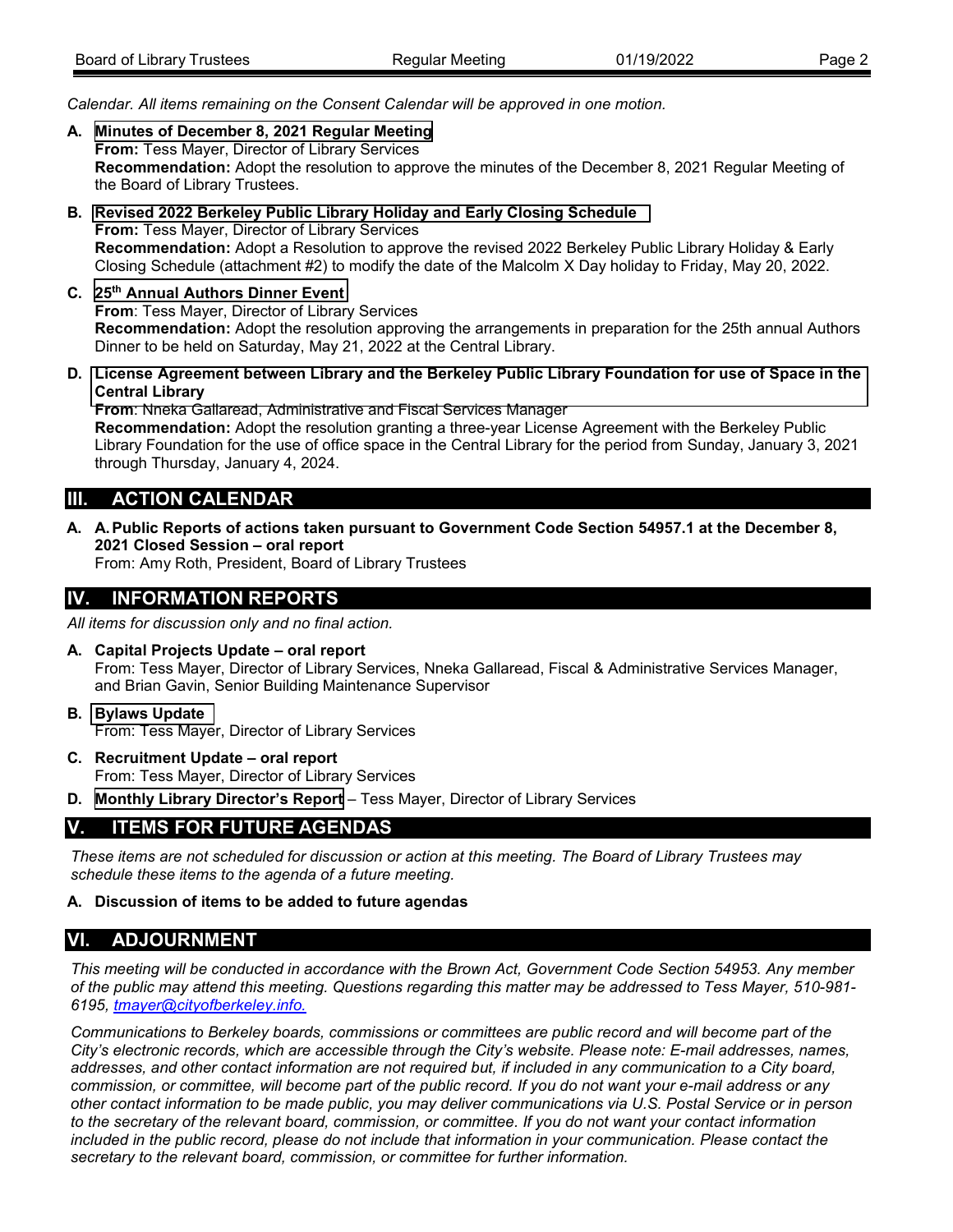Any writings or documents provided to a majority of the commission regarding any item on this agenda will be made available for public inspection at the Berkeley Public Library Administration Office located at 2090 Kittredge Street -3rd Floor Admin Wing, Berkeley, CA 94704.

#### **COMMUNICATION ACCESS INFORMATION:**



This meeting is being held in a wheelchair-accessible location. To request a disability-related accommodation(s) to participate in the meeting, including auxiliary aids or services, please contact the Disability Services specialist at 981-6418 (V) or 981-6347 (TDD) at least three business days before the meeting date. Please refrain from wearing scented products to this meeting.

I hereby certify that the agenda for this regular/special meeting of the Berkeley City Commission on Commissions was posted at the display case located near the walkway in front of the Maudelle Shirek Building, 2134 Martin Luther King Jr. Way and in front of the Central Public Library at 2090 Kittredge Street as well as on the Berkeley Public Library's website, on ###.

 $\frac{1}{\text{S}}$ 

Tess Mayer, Director of Library Services Serving as Secretary to the Board of Library Trustees

#### **Communications:**

| Date       | sender | Subject |  |
|------------|--------|---------|--|
| 12/21/2021 | Meg    | Request |  |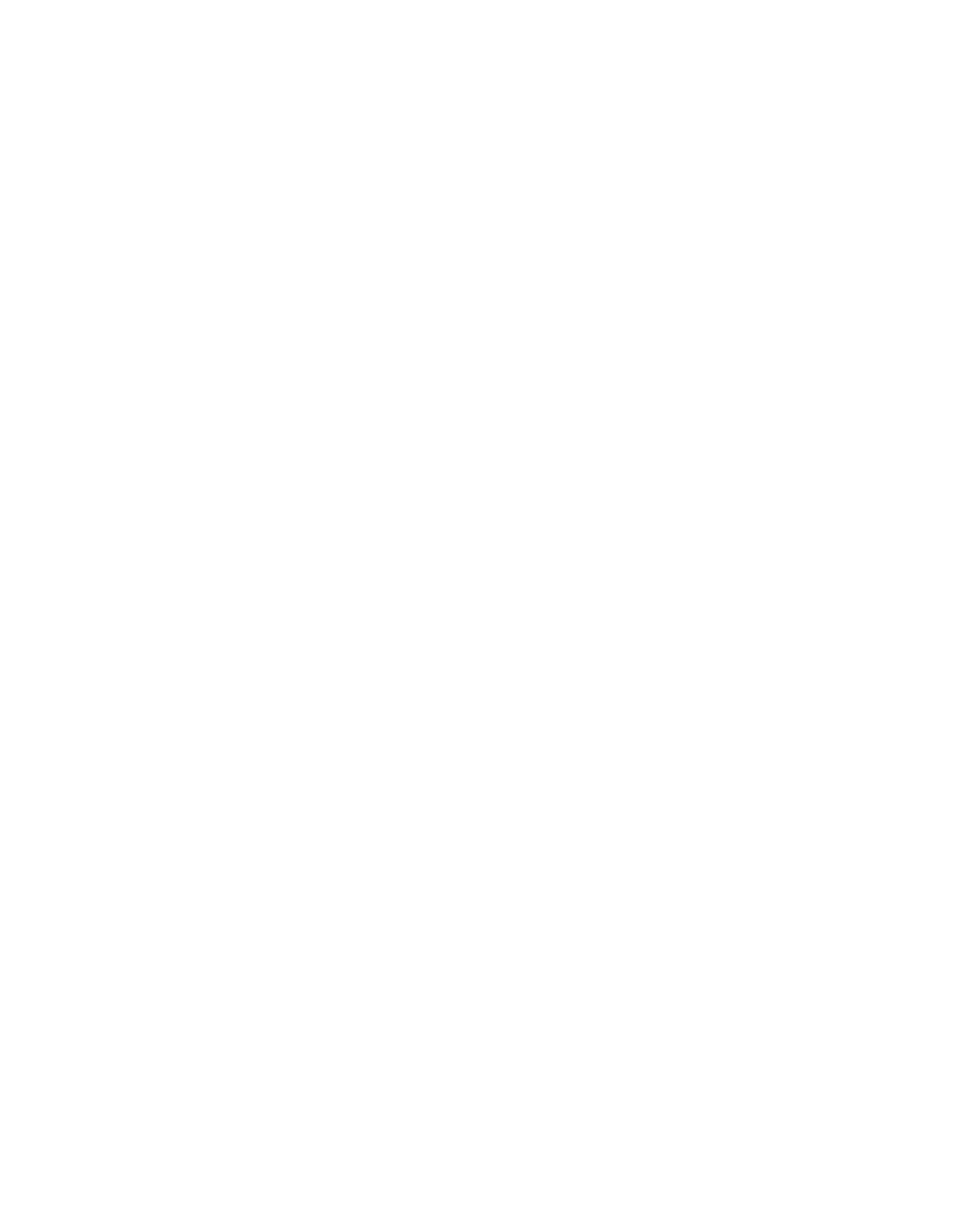<span id="page-4-0"></span>

## **MINUTES Berkeley Public Library - Board of Library Trustees Regular Meeting Wednesday, December 8, 2021 6:30 PM**

This meeting was conducted exclusively through videoconference and teleconference.

Board of Library Trustees: John Selawsky, President Diane Davenport Amy Roth, Vice President Beverly Greene

Sophie Hahn

## **I. OATH OR AFFIRMATION OF OFFICE**

#### **A. Trustee Amy Roth**

#### **II. PRELIMINARY MATTERS**

*A copy of the agenda packet can be found at<http://www.berkeleypubliclibrary.org/about/board-library-trustees>*

| 1. Call to order: | $6:33 \text{ pm}$ .                                                                                                                               |
|-------------------|---------------------------------------------------------------------------------------------------------------------------------------------------|
| Present:          | Trustees Davenport, Greene, Hahn, Roth and Selawsky.                                                                                              |
| Absent:           | None                                                                                                                                              |
| Also Present:     | Tess Mayer, Director of Library Services; Eve Franklin, Administrative Secretary;<br>Nneka Gallaread, Administrative and Fiscal Services Manager. |

2. **Public Comments: 0** speakers.

#### 3. **Comments from Library Unions:**

- A. SEIU, LOCAL 1021 (Maintenance and Clerical Units) 0 speakers
- B. SEIU, LOCAL 1021 (Community Services and PTRLA Units) 0 speakers
- C. Public Employees Union, LOCAL 1 0 speakers

#### 4. **Comments from Board of Library Trustees** –

#### **1. Trustee Hahn**

- a. Welcome Back to Trustee Roth for second term and welcome as President.
- b. Trustee Hahn reported that both she and Council Member Robinson's offices have received many calls & emails about issues with the elevators in the Telegraph Channing Mall where the Friends store is located. They are working with Public Works to try and get it fixed. Unfortunately, it is a very old elevator system, and it may need replacement. There is no money set aside for replacement at this time. Parking revenues fell during the pandemic, and we have had to use general fund money to backfill just the basic expenses, including the repayment of the bonds that were issued when we built the downtown garage.
- 2. **Trustee Roth** I appreciate the trust that all of you have placed in me**.** I will do my very best to be an effective leader for us. If we all work together as we have been doing, I don't see any reason why things shouldn't go very well. And let's hope that the pandemic will be under control soon that would solve many problems.

#### **III. CONSENT CALENDAR**

**Action**: M/S/C Trustee Selawsky / Trustee Davenport to adopt resolution #R21-126 to approve the consent calendar and presented.

**Vote**: Ayes: Trustees Davenport, Hahn, Roth and Selawsky. Noes: None. Absent: Trustee Greene. Abstentions: None.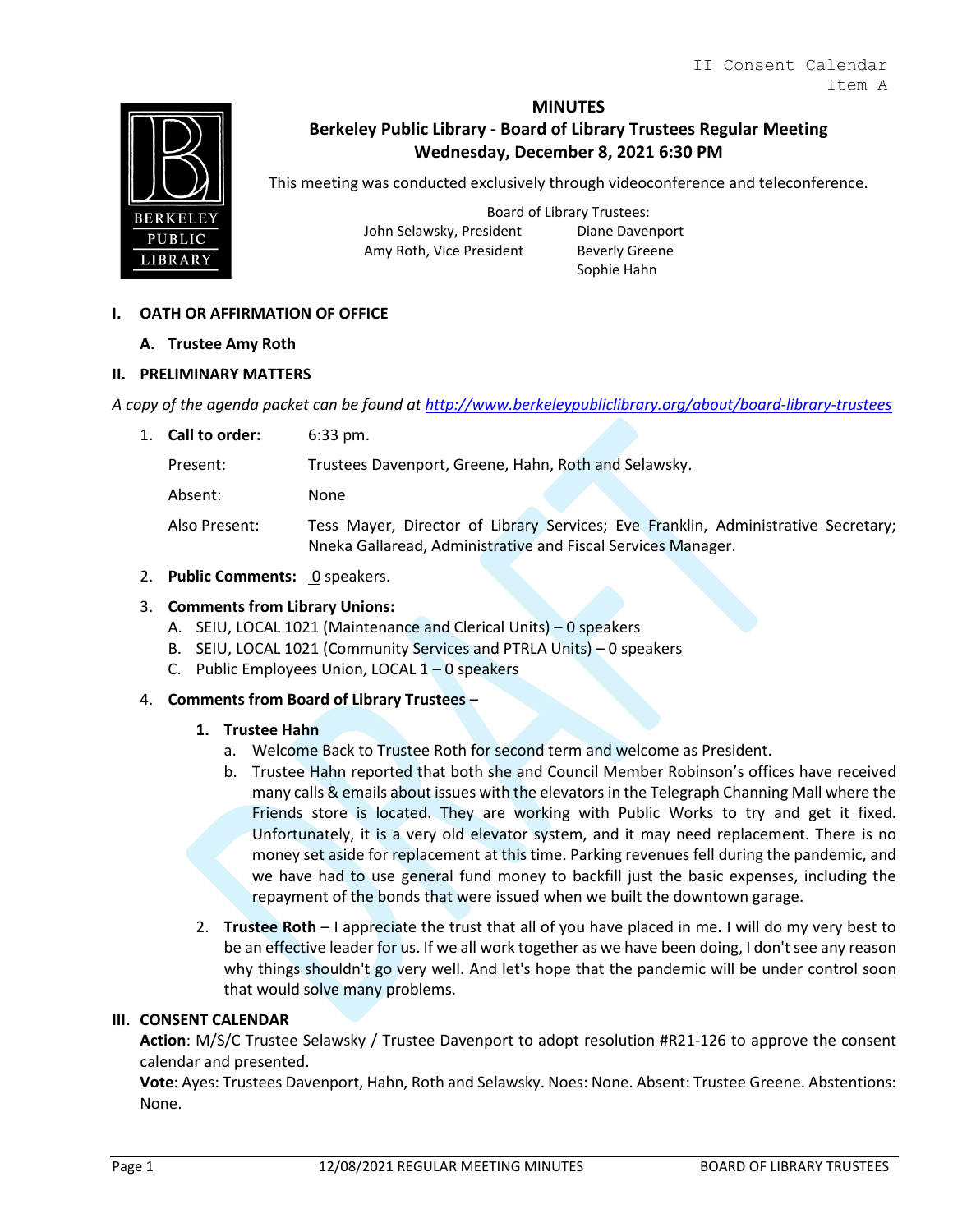## **A. Approve Minutes of the November 3, 2021 Regular Meeting**

**From**: Director of Library Services

**Recommendation**: Adopt a resolution to approve the minutes of the November 3, 2021 Regular Meeting of the Board of Library Trustees as presented.

**Financial Implications**: None

**Contact**: Tess Mayer, Director of Library Services

**Vote**: Ayes: Trustees Davenport, Hahn, Roth and Selawsky. Noes: None. Absent: Trustee Greene. Abstentions: None.

#### **IV. INFORMATION CALENDAR**

#### **A. FY2022 – 1st Quarter Budget Report**

**From**: Administrative and Fiscal Services Manager

**Contact**: Nneka Gallaread, Administrative and Fiscal Services Manager

**Action**: Received

Trustee Hahn asked when do we usually get most of our revenue. Library Fiscal Administrative Services to check in with City of Berkeley and confirm when they've been coming in.

#### **V. AGENDA BUILDING**

Next regular meeting will be held January 19, 2022. Future topics:

- Update on Building improvements programs. Paint looking faded.
- Capital Improvement Project List update
- Bylaws Project Update

#### **VI. ADJOURNMENT**

Trustee Selawsky motioned, Trustee Davenport seconded to adjourn the meeting and go into closed session. Vote: Ayes: Trustees Davenport, Hahn, Roth and Selawsky. Noes: None. Absent: Trustee Greene. Abstentions: None.

Adjourned at 7.02 PM.

#### **VII. CLOSED SESSION –**

The Board will convene in Closed Session pursuant to California Government Code Section 54957(b) for discussion and possible action regarding:

#### **A. Public Employee Performance Evaluation (Pursuant to Government Code Section 54957)**

Title of position being evaluated: Director of Library Services

No action was taken.

#### **VIII. ADJOURNMENT**

Trustee Selawsky motioned, Trustee Davenport seconded to adjourn the meeting.

Vote: Ayes: Trustees Davenport, Hahn, Roth and Selawsky. Noes: None. Absent: Trustee Greene. Abstentions: None.

Adjourned at 8:25 PM.

This is to certify that the foregoing is a true and correct copy of the minutes of the regular meeting of December 3, 2021 as approved by the Board of Library Trustees

//s// \_\_\_\_\_\_\_\_\_\_\_\_\_\_\_\_\_\_\_\_\_\_\_\_\_\_\_\_\_\_\_

Tess Mayer, Director of Library Services, acting as secretary to BOLT

Attachments: none.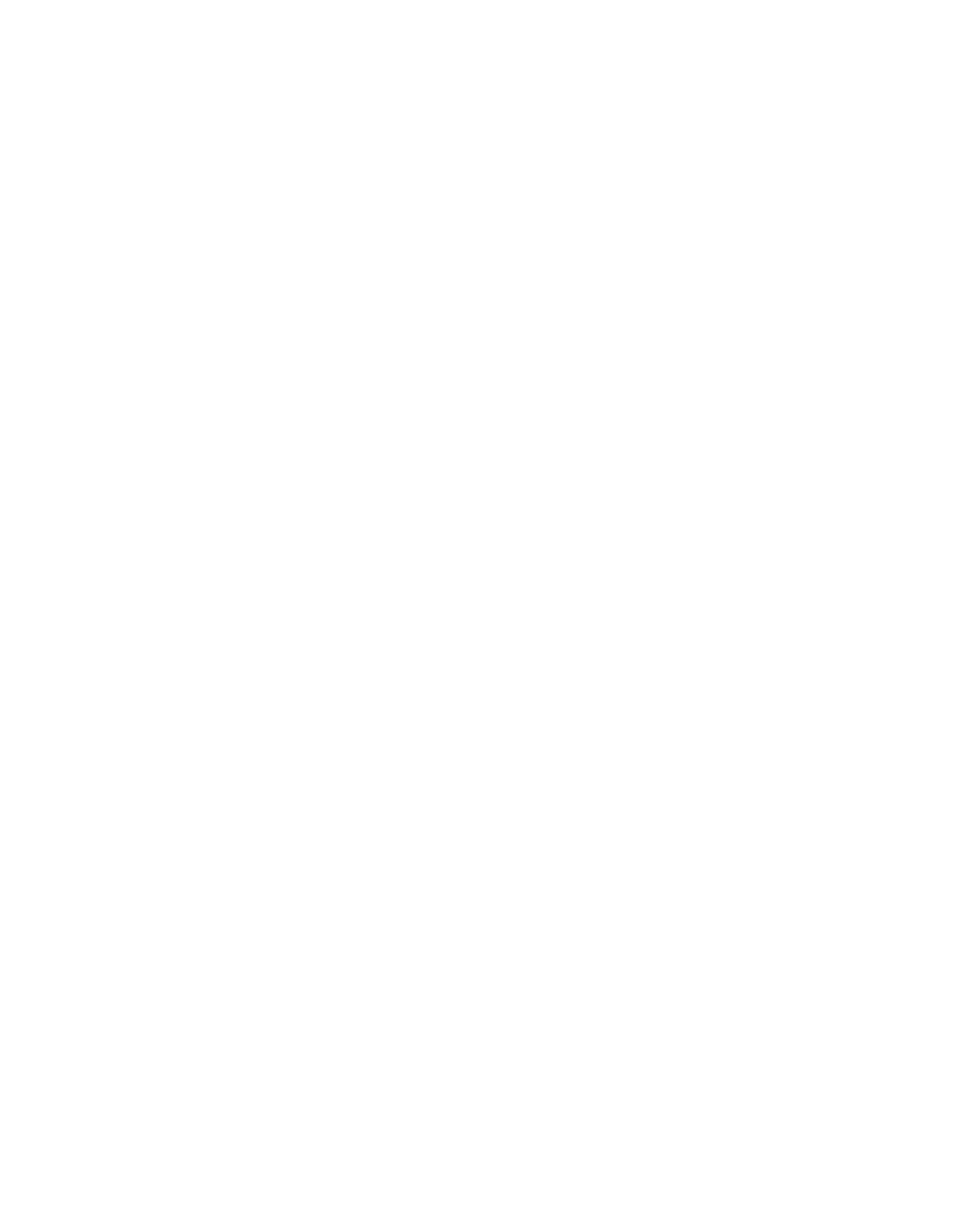III Consent Calendar Item #B

<span id="page-7-0"></span>

**CONSENT CALENDAR** January 19, 2022

To: Board of Library Trustees

From: Tess Mayer, Director of Library Services

Subject: Revised 2022 Berkeley Public Library Holiday and Early Closing Schedule

#### RECOMMENDATION

Adopt a Resolution to approve the revised 2022 Berkeley Public Library Holiday & Early Closing Schedule (attachment #2) to modify the date of the Malcolm X Day holiday to Friday, May 20, 2022.

#### FISCAL IMPACTS OF RECOMMENDATION

There is no fiscal impact from this report.

#### CURRENT SITUATION AND ITS EFFECTS

The 2022 Library Schedule of Holiday and Early Closures (attachment #3) approved by the Board of Library Trustees on October 6, 2021 via resolution R21-117 included Thursday, May 19, 2021 as the Malcolm X Holiday. The City of Berkeley subsequently scheduled the Malcolm X Holiday for Friday, May 20, 2022.

#### BACKGROUND

The Board of Library Trustees approves the Library's holiday schedule each fall for the upcoming year. This schedule, approved annually, results in the closure of all libraries, including the branches, on designated dates. Union contracts specify recognized holidays for employees in the various Units of the City of Berkeley. The Board sets the operating schedule for the Library. For the most part the Library follows the City of Berkeley practice when it comes to closing services for holidays with the exception that the Library does not participate in approved VTO (voluntary time off) days and as recognized in the SEIU Local 1021 Community Services Chapter Memorandum Agreement, the Library may close on Christmas Eve in lieu of Lincoln's Birthday. The City of Berkeley's practice for the Malcolm X Day holiday is to close on the Monday or Friday closest to May 19.

#### RATIONALE FOR RECOMMENDATION

Approving the revised date of the Malcolm X Holiday as Friday, May 20, 2022 would allow the Library to match the City of Berkeley practice for Malcolm X Day holiday.

ALTERNATIVE ACTIONS CONSIDERED

#### CONTACT PERSON

Tess Mayer, Director of Library Services, Library, 510-981-6195

#### Attachments:

1: Resolution

2: Revised 2021 Berkeley Public Library Holiday & Early Closing Schedule

3: 2021 Library Schedule of Holiday and Early Closures approved 10/06/2021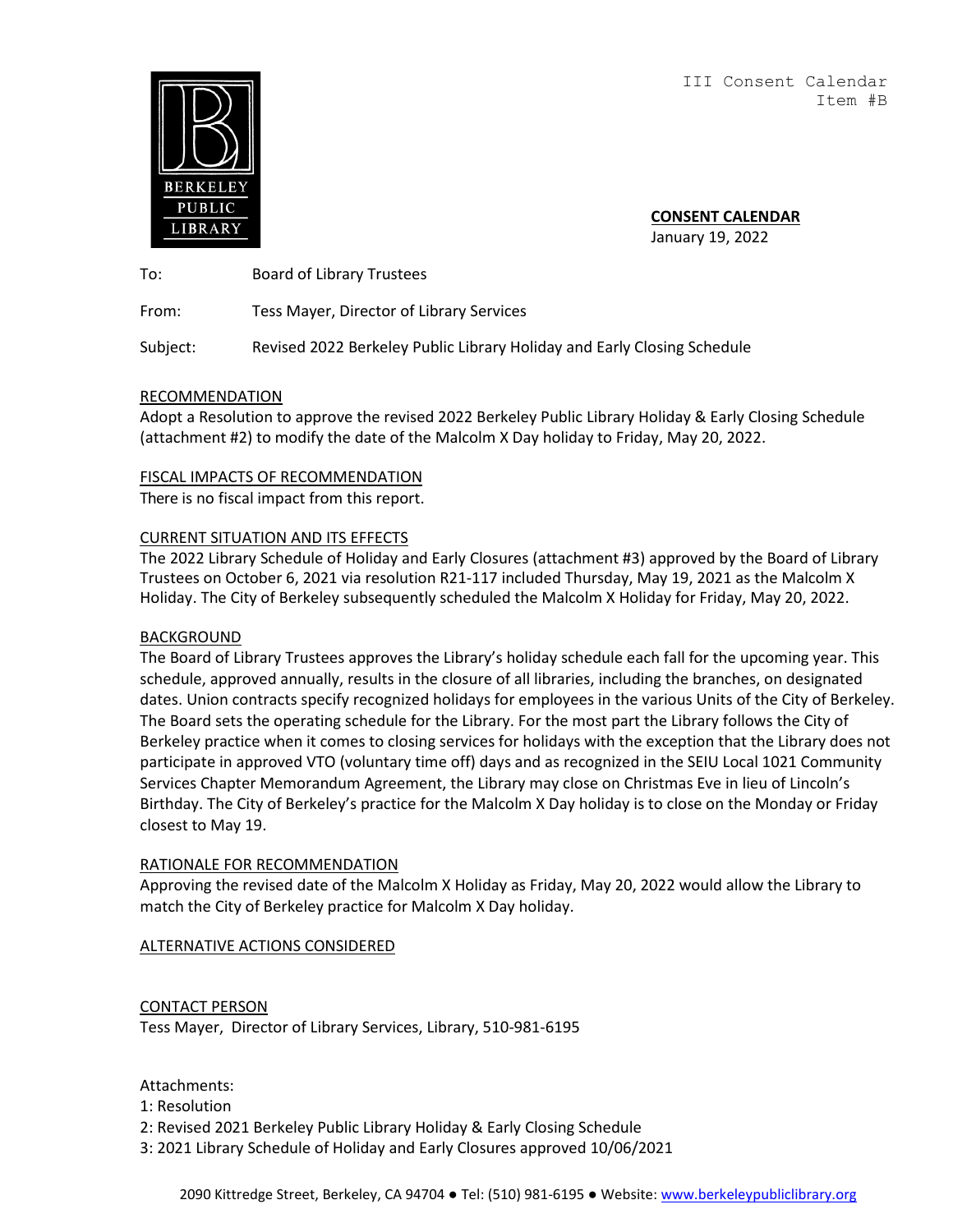## **BOARD OF LIBRARY TRUSTEES RESOLUTION NO: 22-00#**

#### **REVISED 2022 BERKELEY PUBLIC LIBRARY HOLIDAY AND EARLY CLOSING SCHEDULE**

WHEREAS, union contracts specify recognized holidays for employees in the various Units of the City of Berkeley; and

WHEREAS, the Board of Library Trustees sets the operating schedule for the Library; and

WHEREAS, for the most part the Library follows the City of Berkeley practice when it comes to closing services for holidays; and

WHEREAS, the Board of Library Trustees approved the Library's holiday schedule for 2021 at its regular meeting on October 6, 2021; and

WHEREAS, the City of Berkeley subsequently scheduled the Malcolm X Holiday for Friday, May 20, 2022; and

WHEREAS, the schedule approved on October 6, 2021 does not match the City of Berkeley schedule for the Malcolm X Day holiday.

NOW THEREFORE, BE IT RESOLVED that the Board of Library Trustees of the City of Berkeley approves the attached revised 2022 Berkeley Public Library Holiday and Early Closing Schedule (attachment #2) to modify the date of the Malcolm X Day holiday to Friday, May 20, 2022.

ADOPTED by the Board of Library Trustees of the City of Berkeley at a regular meeting held on Wednesday, January 19, 2022 by the following vote:

AYES: NOES: ABSENT: ABSTENTIONS:

Amy Roth, President

Tess Mayer, Director of Library Services Serving as Secretary to the Board of Library Trustee

\_\_\_\_\_\_\_\_\_\_\_\_\_\_\_\_\_\_\_\_\_\_\_\_\_\_\_\_\_\_\_\_\_\_\_\_\_\_\_\_\_\_\_\_\_\_

\_\_\_\_\_\_\_\_\_\_\_\_\_\_\_\_\_\_\_\_\_\_\_\_\_\_\_\_\_\_\_\_\_\_\_\_\_\_\_\_\_\_\_\_\_\_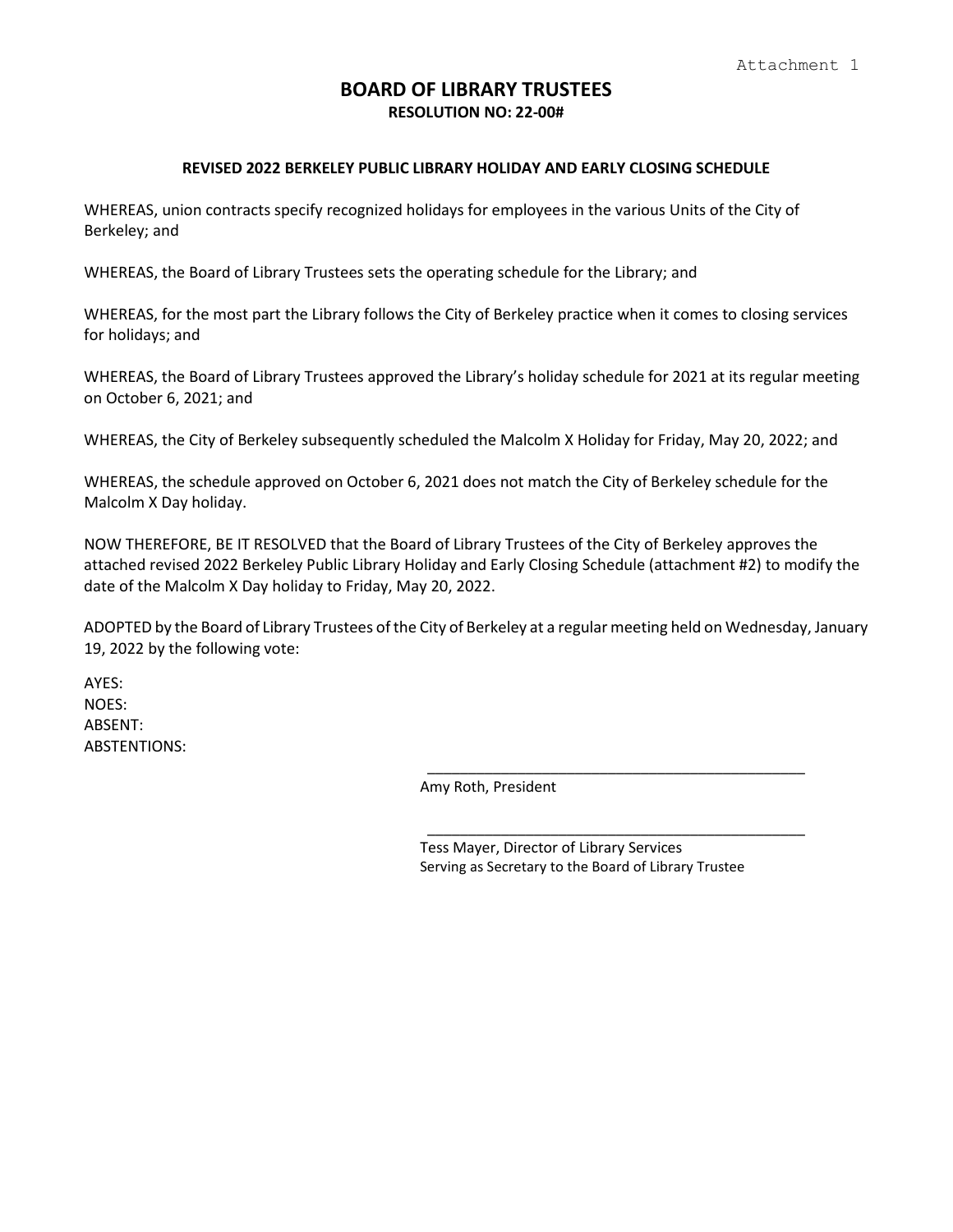# **Berkeley Public Library Revised 2022 Schedule of Holidays & Early Closings**

| <b>Date</b>                        | <b>Holiday</b>              | <b>Closure</b>          | <b>Early Closing</b>                        |
|------------------------------------|-----------------------------|-------------------------|---------------------------------------------|
| December 31, 2021 (Friday)<br>1.   | New Year's Day Observed     | X                       |                                             |
| January 1, 2022 (Saturday)<br>2.   | New Year's Day              | X                       |                                             |
| 3.<br>January 17, 2022 (Monday)    | Martin Luther King Jr. Day  | X                       |                                             |
| February 11, 2022 (Friday)*<br>4.  | Lincoln's Birthday observed | X                       |                                             |
| February 21, 2022 (Monday)<br>5.   | President's Day             | X                       |                                             |
| May 20, 2022 (Friday)<br>6.        | <b>Malcolm X Day</b>        | $\overline{\mathsf{x}}$ |                                             |
| May 30, 2022 (Monday)<br>7.        | <b>Memorial Day</b>         | Χ                       |                                             |
| June 19, 2022 (Sunday)<br>8.       | Juneteenth                  | X                       |                                             |
| June 20, 2022 (Monday)<br>9.       | Juneteenth Observed         | X                       |                                             |
| 10. July 4, 2022 (Monday)          | Independence Day            | X                       |                                             |
| 11. September 5, 2022 (Monday)     | Labor Day                   | X                       |                                             |
| 12. October 10, 2022 (Monday)      | Indigenous People's Day     | Χ                       |                                             |
| 13. November 11, 2022 (Friday)     | Veterans' Day               | X                       |                                             |
| 14. November 23, 2022 (Wednesday)  | <b>Thanksgiving Eve</b>     |                         | All Library locations<br>to close at 6:00pm |
| 15. November 24, 2022 (Thursday)   | <b>Thanksgiving Holiday</b> | X                       |                                             |
| 16. November 25, 2022 (Friday)     | <b>Thanksgiving Holiday</b> | X                       |                                             |
| 17. December 24, 2022 (Saturday) * | Christmas Eve               |                         | All Library locations<br>to close at 5:00pm |
| 18. December 25, 2022 (Sunday)     | Christmas Day               | X                       |                                             |
| 19. December 26, 2022 (Monday)     | Christmas Day observed      | X                       |                                             |

*\* In 2022, The Library will observe Lincoln's Birthday (observed 02/11/2022) instead of the Christmas Eve (12/24/2022) in order to avoid a Library closure of three consecutive days.*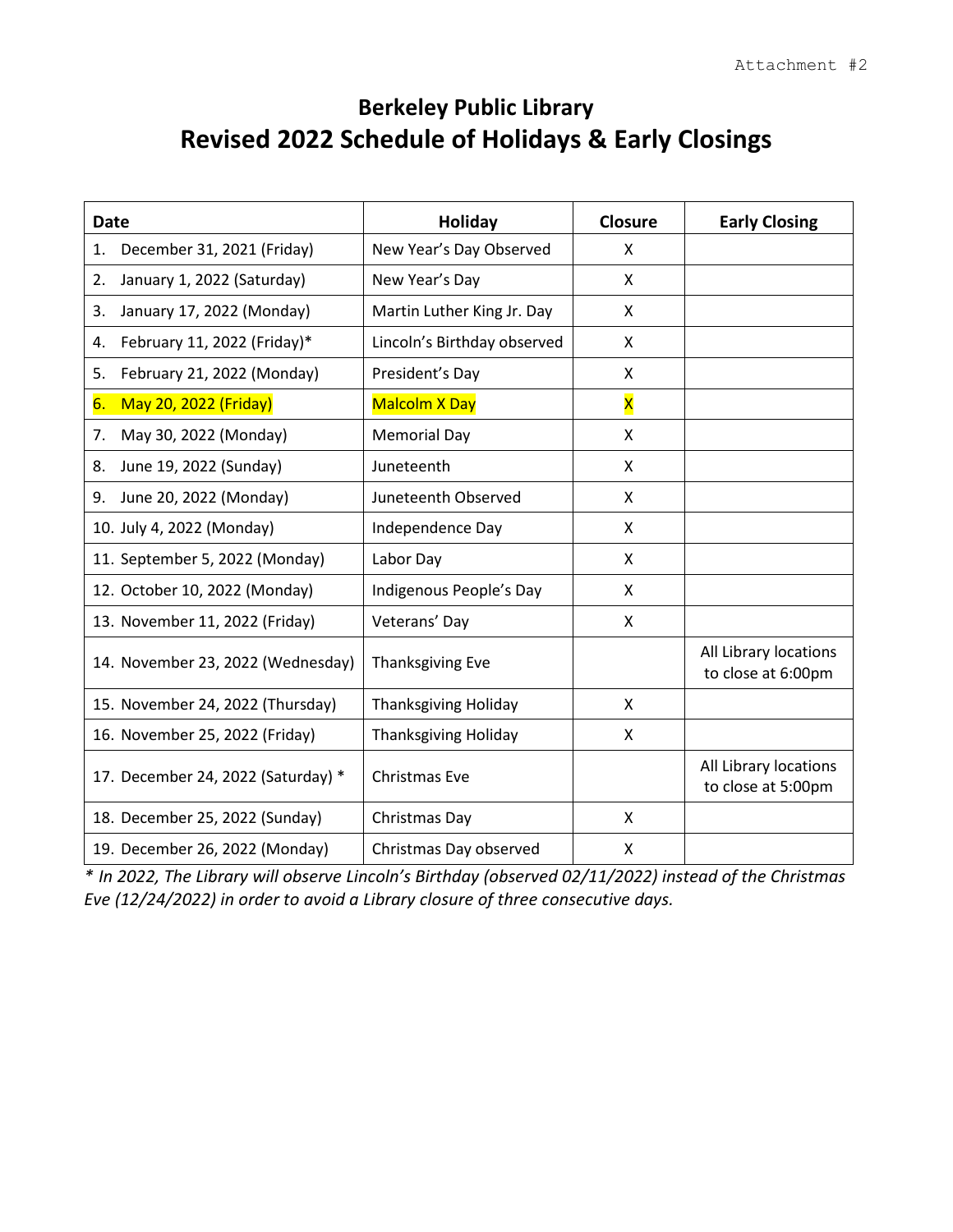# **Berkeley Public Library 2022 Schedule of Holidays & Early Closings As Approved October 6, 2021**

| <b>Date</b>                        | <b>Holiday</b>              | <b>Closure</b> | <b>Early Closing</b>                        |
|------------------------------------|-----------------------------|----------------|---------------------------------------------|
| 20. December 31, 2021 (Friday)     | New Year's Day Observed     | X              |                                             |
| 21. January 1, 2022 (Saturday)     | New Year's Day              | $\mathsf{X}$   |                                             |
| 22. January 17, 2022 (Monday)      | Martin Luther King Jr. Day  | X              |                                             |
| 23. February 11, 2022 (Friday)*    | Lincoln's Birthday observed | X              |                                             |
| 24. February 21, 2022 (Monday)     | President's Day             | X              |                                             |
| 25. May 19, 2022 (Thursday)        | Malcolm X Day               | X              |                                             |
| 26. May 30, 2022 (Monday)          | <b>Memorial Day</b>         | X              |                                             |
| 27. June 19, 2022 (Sunday)         | Juneteenth                  | X              |                                             |
| 28. June 20, 2022 (Monday)         | Juneteenth Observed         | X              |                                             |
| 29. July 4, 2022 (Monday)          | Independence Day            | X              |                                             |
| 30. September 5, 2022 (Monday)     | Labor Day                   | X              |                                             |
| 31. October 10, 2022 (Monday)      | Indigenous People's Day     | X              |                                             |
| 32. November 11, 2022 (Friday)     | Veterans' Day               | X              |                                             |
| 33. November 23, 2022 (Wednesday)  | <b>Thanksgiving Eve</b>     |                | All Library locations<br>to close at 6:00pm |
| 34. November 24, 2022 (Thursday)   | <b>Thanksgiving Holiday</b> | X              |                                             |
| 35. November 25, 2022 (Friday)     | <b>Thanksgiving Holiday</b> | X              |                                             |
| 36. December 24, 2022 (Saturday) * | Christmas Eve               |                | All Library locations<br>to close at 5:00pm |
| 37. December 25, 2022 (Sunday)     | Christmas Day               | $\mathsf{X}$   |                                             |
| 38. December 26, 2022 (Monday)     | Christmas Day observed      | X              |                                             |

*\* In 2022, The Library will observe Lincoln's Birthday (observed 02/11/2022) instead of the Christmas Eve (12/24/2022) in order to avoid a Library closure of three consecutive days.*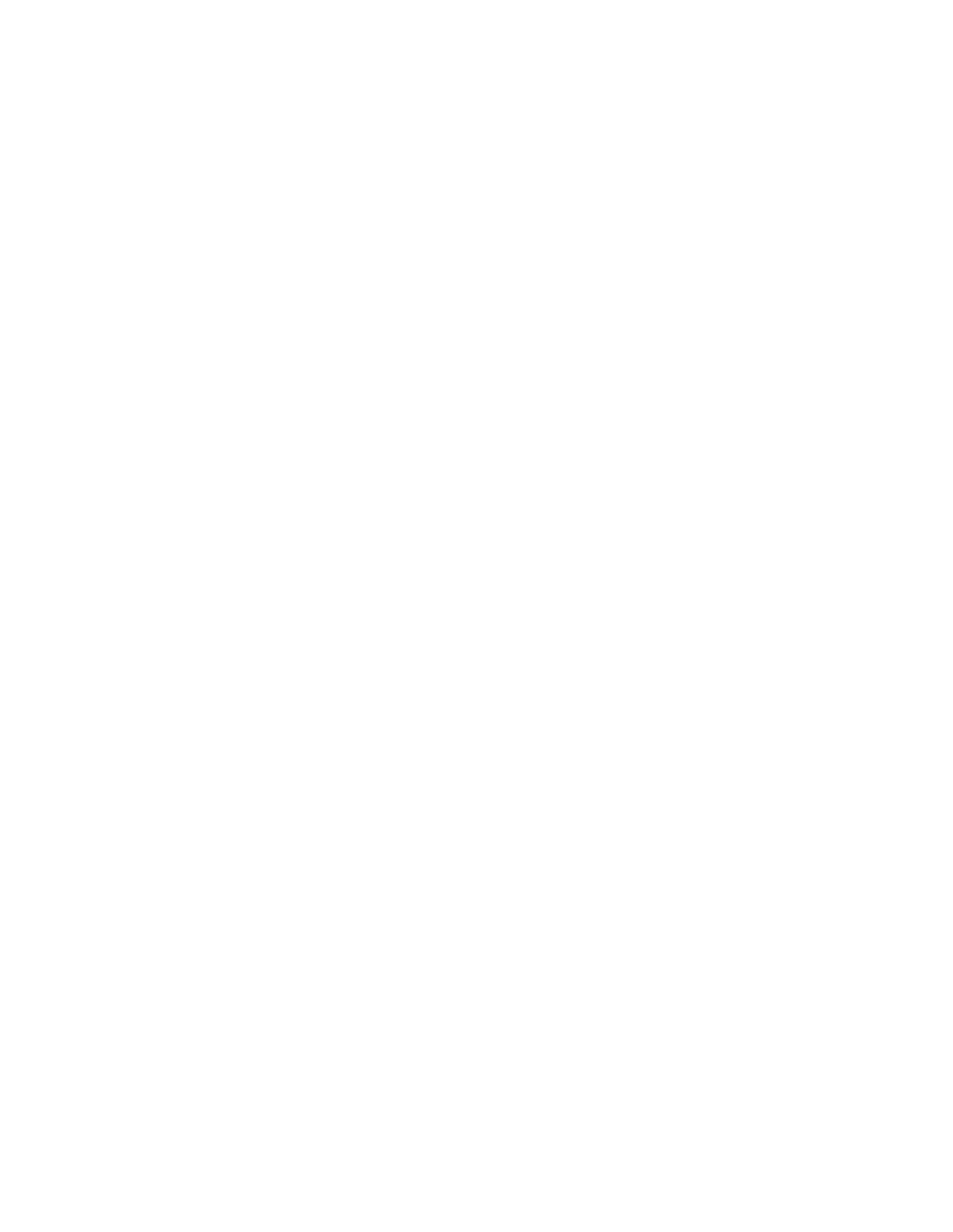II Consent Calendar Item C

<span id="page-12-0"></span>

**CONSENT CALENDAR** January 19, 2022

To: Board of Library Trustees

From: Tess Mayer, Director of Library Services

Subject: 25<sup>th</sup> Annual Authors Dinner Event

#### RECOMMENDATION

Adopt the resolution approving the arrangements in preparation for the 25<sup>th</sup> annual Authors Dinner to be held on Saturday, May 21, 2022 at the Central Library.

#### FISCAL IMPACTS OF RECOMMENDATION

There is no fiscal impact from this report.

#### BACKGROUND

For the past 24 years, the Berkeley Public Library Foundation has held an annual Authors Dinner at the Central Library. The event generates much excitement throughout the community and is an important fundraising event for the Library Foundation.

#### CURRENT SITUATION AND ITS EFFECTS

The 25<sup>th</sup> annual Authors Dinner is scheduled for Saturday, May 21, 2022 with a gala reception beginning at 6 pm, followed by a Silent Auction and dinner. The Foundation is expecting approximately 320 guests, and 30 noted authors are scheduled to attend. In preparation for this event, the following arrangements need Board approval:

- 1. Close the Central Library at 5:00 pm on Saturday, May 21, 2022.
- 2. Shut down the Central Library's public computers at 4:50 pm on Saturday, May 21, 2022.
- 3. Arrange for Library staff to assist with cleanup of the Central Library between 5:00 and 6:00 pm on Saturday, May 21, 2022.
- 4. Close the second floor Reference Room, the Teen Room, the Historic Lobby, the second floor Reading Room, and the Berkeley History Room all day on Saturday, May 21, 2022
- 5. Arrange for maintenance staff to be available for resetting lights and various other set-up efforts.

#### FUTURE ACTION

No future action is required.

#### CONTACT PERSON

Tess Mayer, Director of Library Services, Library Administration. 510-981-6195

#### Attachments:

1. Resolution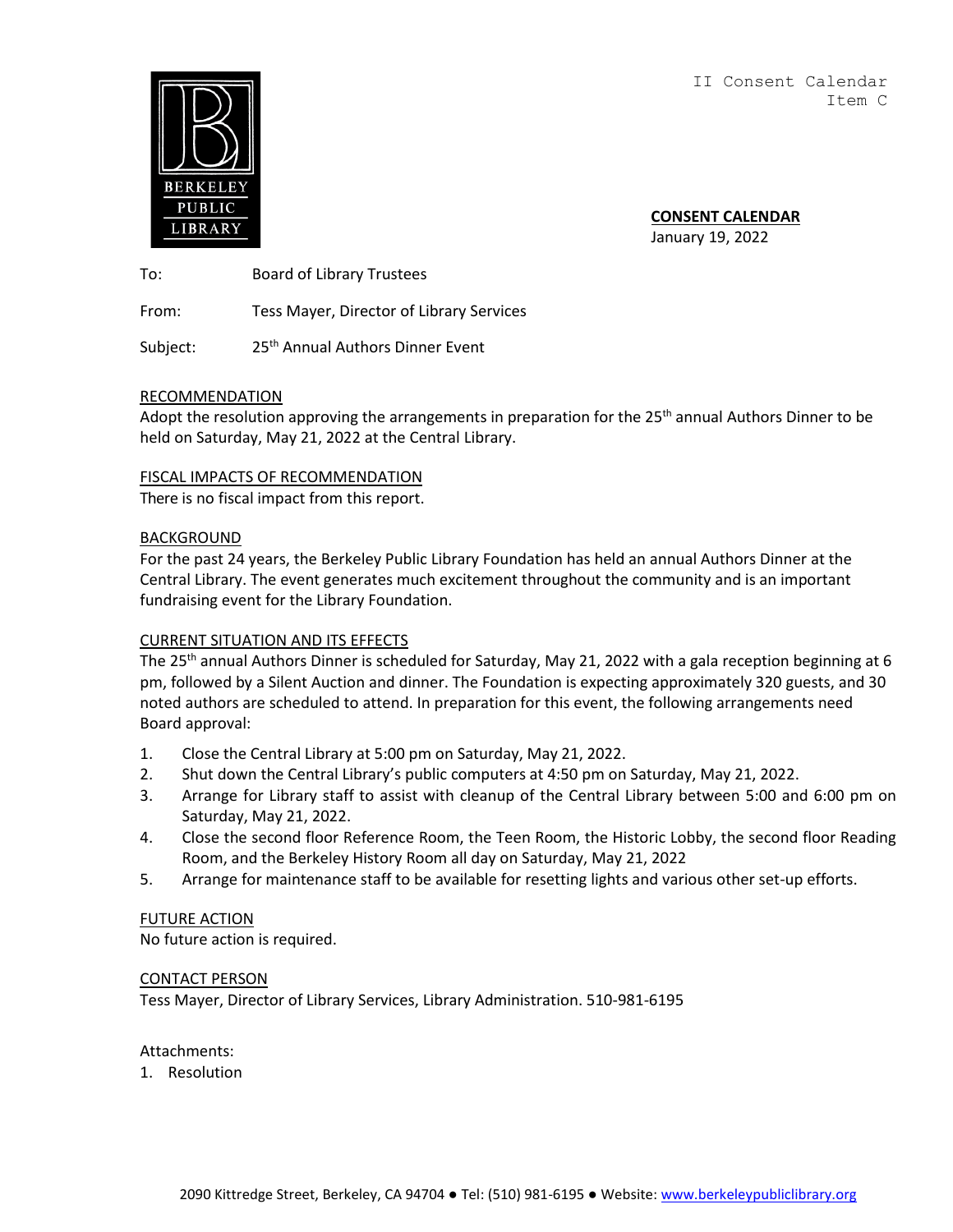## **BOARD OF LIBRARY TRUSTEES RESOLUTION NO: R22-\_\_\_**

## **APPROVAL OF THE ARRANGEMENTS FOR THE 2022 25th ANNUAL AUTHORS DINNER EVENT TO BE HELD ON SATURDAY MAY 21, 2022 AT THE CENTRAL LIBRARY**

WHEREAS, over the past 24 years the Berkeley Public Library Foundation has held annual Authors Dinners at the Central Library; and

WHEREAS, this event is an important fundraising event for the Library Foundation; and

WHEREAS, the  $25<sup>th</sup>$  annual Authors Dinner is scheduled for Saturday, May 21, 2022; and

WHEREAS, in preparation for the event, specific arrangements must be approved by the Board of Library Trustees.

NOW, THEREFORE, BE IT RESOLVED by the Board of Library Trustees of the City of Berkeley to approve the following arrangements in preparation for the eleventh annual Authors Dinner:

- 1. Close the Central Library at 5:00 pm on Saturday, May 21, 2022.
- 2. Shut down the Central Library's public computers at 4:50 pm on Saturday, May 21, 2022.
- 3. Arrange for Library staff to assist with cleanup of the Central Library between 5:00 and 6:00 pm on Saturday, May 21, 2022.
- 4. Close the second floor Reference Room, the Teen Room, the Historic Lobby, the second floor Reading Room, and the Berkeley History Room all day on Saturday, May 21, 2022.
- 5. Arrange for maintenance staff to be available for resetting lights and various other set-up efforts.

ADOPTED by the Board of Library Trustees of the City of Berkeley at a special meeting held on January, 5, 2022 by the following vote:

AYES: NOES: ABSENT: ABSTENTIONS:

Amy Roth, President

Tess Mayer, Director of Library Services Serving as Secretary to the Board of Library Trustee

\_\_\_\_\_\_\_\_\_\_\_\_\_\_\_\_\_\_\_\_\_\_\_\_\_\_\_\_\_\_\_\_\_\_\_\_\_\_\_\_\_\_\_\_\_\_\_

\_\_\_\_\_\_\_\_\_\_\_\_\_\_\_\_\_\_\_\_\_\_\_\_\_\_\_\_\_\_\_\_\_\_\_\_\_\_\_\_\_\_\_\_\_\_\_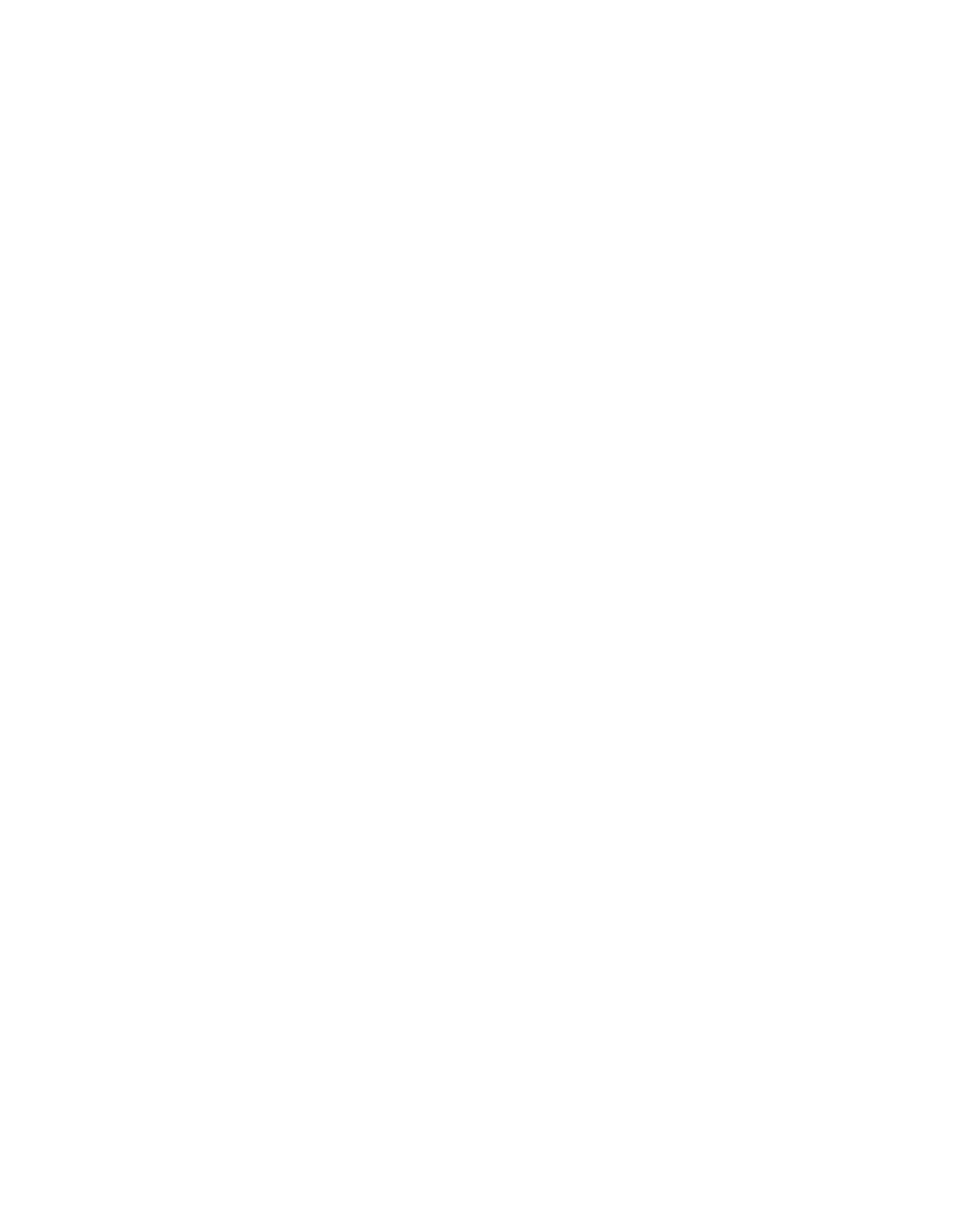III Consent Calendar Item D

<span id="page-15-0"></span>

**CONSENT CALENDAR**

January 19, 2022

To: Board of Library Trustees

From: Nneka Gallaread, Administrative and Fiscal Services Manager

Subject: License Agreement between Library and the Berkeley Public Library Foundation for use of Space in the Central Library

## RECOMMENDATION

Adopt a resolution granting a three-year License Agreement with the Berkeley Public Library Foundation for the use of office space in the Central Library for the period from Sunday January 3, 2021 through Thursday, January 4, 2024.

## FISCAL IMPACTS OF RECOMMENDATION

The total revenue for this license agreement is \$3.00 overthe term of this agreement.

## CURRENT SITUATION AND ITS EFFECTS

In the Central Library, the Foundation utilizes office space on the third floor to conduct business related to the support of the Berkeley Public Library. The Foundation annually gifts funding to the Library that are either raised through their activities as a non-profit organization or received through donations that subsequently pass-through to the Library. The Library is not seeking or requesting any changes to the designated allotted space or general arrangements of use for the spaces subject to this license agreement.

#### **BACKGROUND**

The Berkeley Public Library Foundation, a nonprofit 501(c)(3) organization, is dedicated to raising funds to support and enhance the facilities, equipment, programs, and services of the Berkeley Public Library. The existing agreement granting a three-year license to the Foundation for the use of office space at the rate of \$1 per year was approved by Resolution No.: R17-070 issued by the Board of Library Trustees at a regular meeting held on December 6, 2017. It expired on January 1, 2021 and we have been operating month-tomonth under section 2.b. of contract.

#### RECOMMENDATION

Staff recommends the execution of a new agreement for three years at the existing rate of \$1 per year.

#### CONTACT PERSON

Tess Mayer, Director of Library Services, 510-981-6195

Attachments: 1: Resolution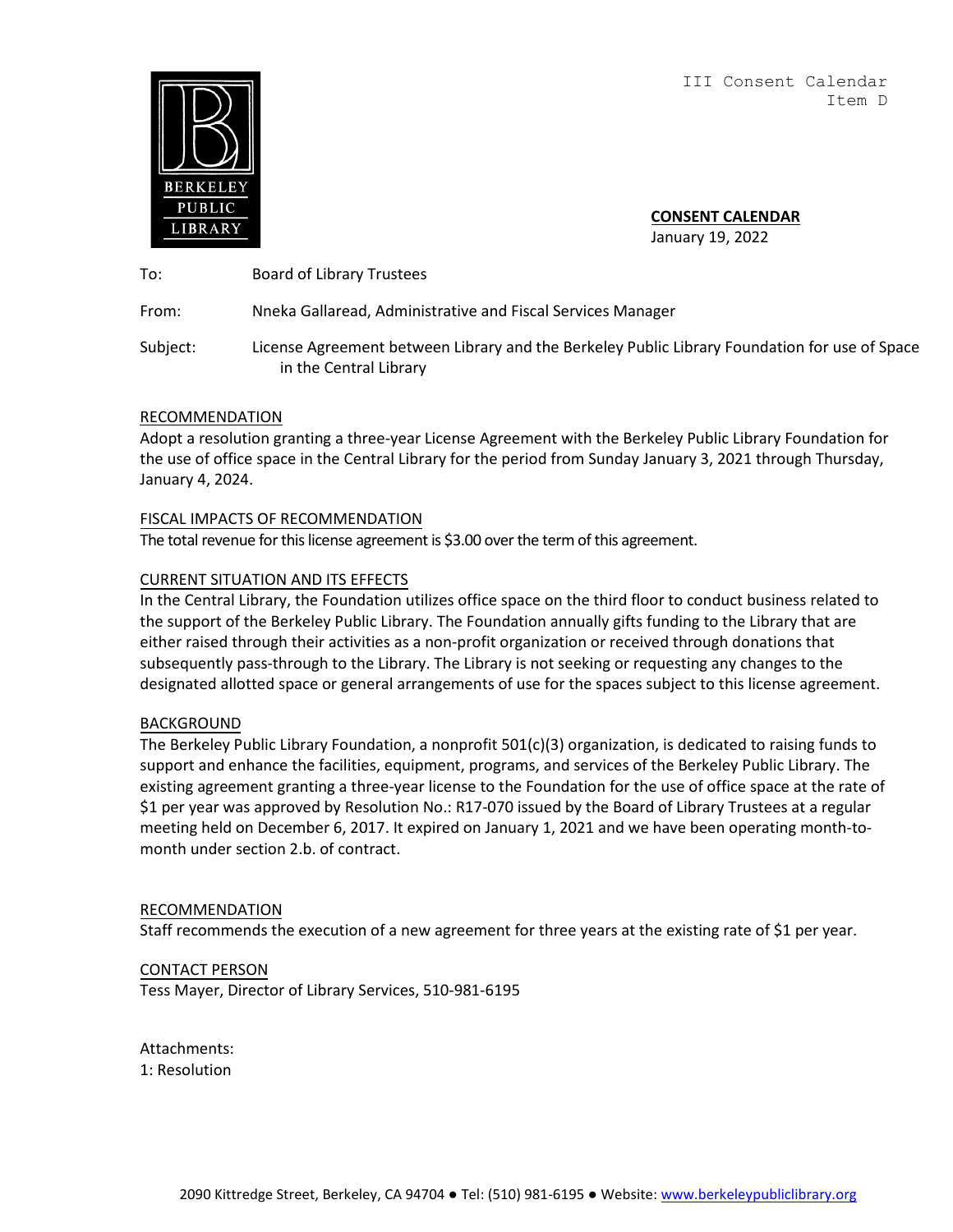## **BOARD OF LIBRARY TRUSTEES RESOLUTION NO: 22-\_\_\_**

LICENSE AGREEMENT BETWEEN THE BERKELEY PUBLIC LIBRARY AND THE BERKELEY PUBLIC LIBRARY FOUNDATION FOR USE OF SPACE IN THE CENTRAL LIBRARY

WHEREAS, the Berkeley Public Library Foundation provides support for the facilities, programs, and services of the Berkeley Public Library; and

WHEREAS, the Berkeley Public Library has a license agreement with the Berkeley Public Library Foundation for the use of office space in the Central Library located at 2090 Kittredge Street, Berkeley, CA 94704; and

WHEREAS, the agreement approved by the Board of Library Trustees on December 6, 2017 by passage of Resolution No.: R17-070 granted a three-year license agreement for the use of office space in the Central Library at the rate of \$1 per year for the period of January 3, 2018 through January 2, 2021; and

WHEREAS, the Berkeley Public Library Foundation is responsible for maintenance of the licensed space; and

WHEREAS, the license agreement is requested for the purpose of permitting the Berkeley Public Library Foundation to support the Library by engaging in activities that support and enhance Library facilities, programs, and services to the Berkeley community;

NOW THEREFORE, BE IT RESOLVED by the Board of Library Trustees of the City of Berkeley that the Director of Library Services is authorized to execute a license agreement and any amendments with the Berkeley Public Library Foundation for the use of office space at the Central Library for the period from January 3, 2021 through January 4, 2024 at a lease rate of \$1.00 per year.

ADOPTED by the Board of Library Trustees of the City of Berkeley during a regular meeting held on January 19, 2022 by the following vote:

AYES: NOES: ABSENT: ABSTENTIONS:

Amy Roth, President

Tess Mayer, Director of Library Services Serving as Secretary to the Board of Library Trustee

\_\_\_\_\_\_\_\_\_\_\_\_\_\_\_\_\_\_\_\_\_\_\_\_\_\_\_\_\_\_\_\_\_\_\_\_\_\_\_\_\_\_\_\_\_\_\_

\_\_\_\_\_\_\_\_\_\_\_\_\_\_\_\_\_\_\_\_\_\_\_\_\_\_\_\_\_\_\_\_\_\_\_\_\_\_\_\_\_\_\_\_\_\_\_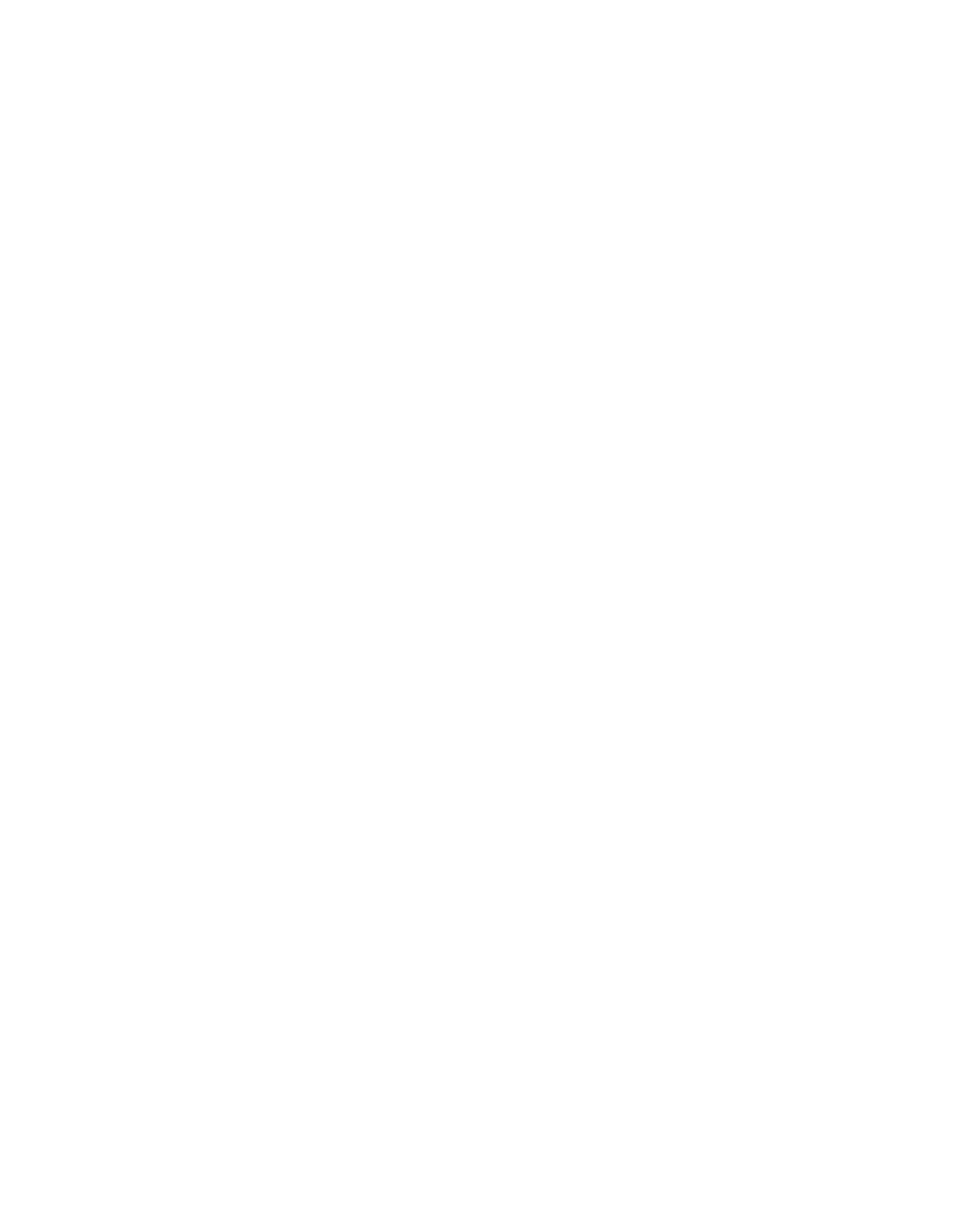VI Information Calendar Item C

<span id="page-18-0"></span>

**INFORMATION REPORTS** January 19, 2022

To: Board of Library Trustees

From: Tess Mayer, Director of Library Services

Subject: Update on the completion of draft bylaws

#### INTRODUCTION

Library staff is finalizing the work initiated by the first Ad Hoc Bylaws Subcommittee in 2017. Per the presentation at the March 3, 2021 Board of Library Trustees meeting, Director Mayer pursued the course of action delineated and has prepared a draft version of the bylaws for review.

#### FISCAL IMPACT

There is no fiscal impact from this report.

#### BACKGROUND

Over the course of 2017 through 2019, the first Ad Hoc Bylaws Subcommittee including Trustee Judy Hunt, Trustee Sophie Hahn, and then Acting Director of Library Services, Elliot Warren, met to develop and structure a process for the creation of bylaws. The process carried forward and draft bylaws were developed, but the project was temporarily paused due to the onset of the pandemic. Director Mayer reengaged with the project in February 2021, replacing Warren on the Subcommittee, and recommended a course of action in March. She has completed most of this work, including reviewing the document and contracting with an external consultant to recommend changes. Mayer collaborated with consultant Ruth Metz Associates to produce the updated draft document.

#### CURRENT SITUATION AND ITS EFFECTS

The most recent draft of the bylaws document is included in the January 19 Board of Library Trustees regular meeting packet.

#### FURTHER ACTION

Director of Library Services Mayer will submit the draft bylaws document for legal review, to a party agreed upon by the Subcommittee. The draft will be finalized, and submitted to the Board of Library Trustees for Public Comment. Comments will be integrated into the draft, and the draft will again be presented to the Board of Library Trustees for Public Comment. Depending on the extent of additional comment and/or need for additional revisions, this item will be placed on the Board of Library Trustee agenda to finalize.

#### CONTACT PERSON

Tess Mayer, Director of Library Services, (510) 981-6195

Attachments:

1. Draft Bylaws of the City of Berkeley Board of Library Trustees (BOLT)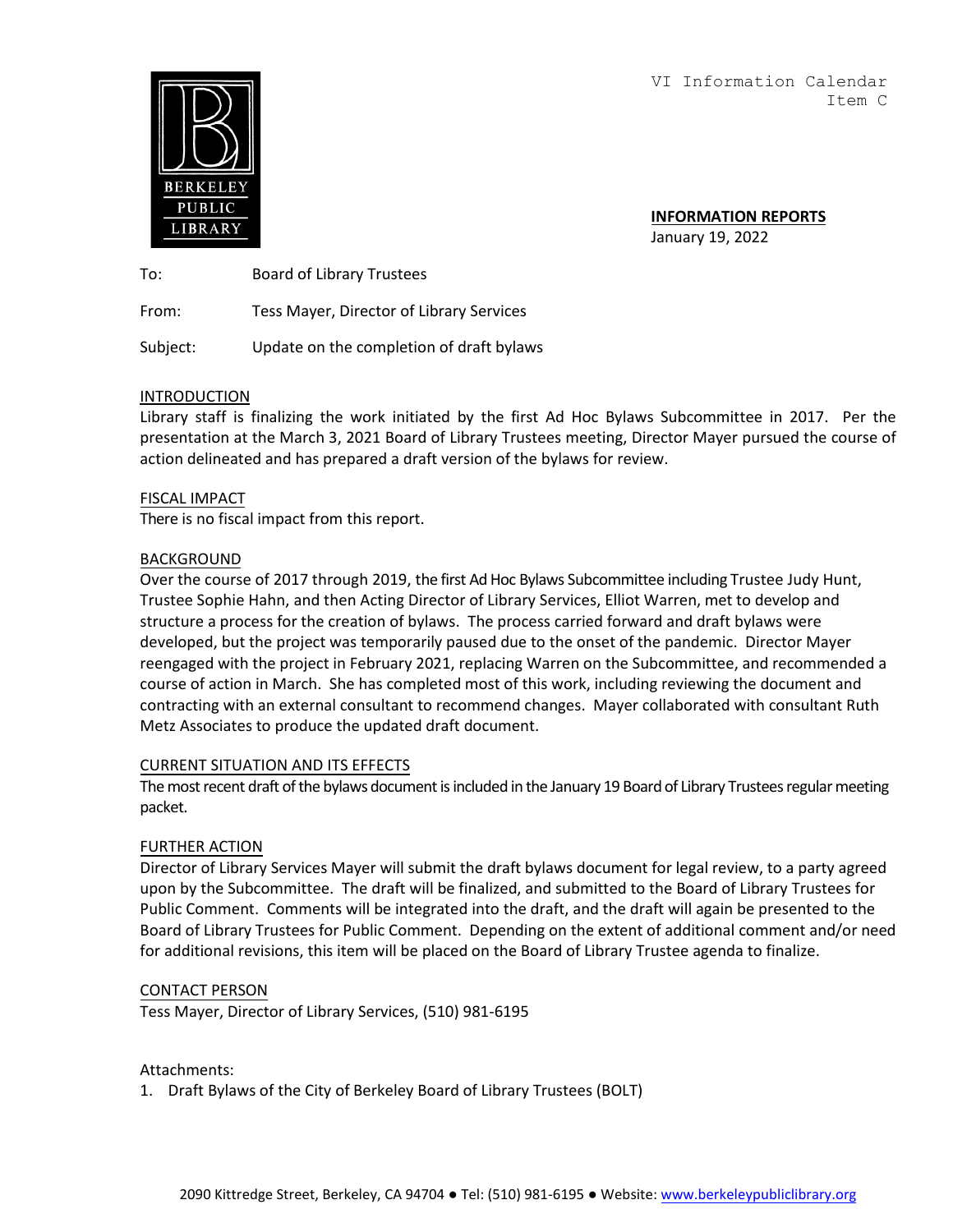# **Bylaws of the City of Berkeley Board of Library Trustees (BOLT)**

Berkeley Public Library strives to build community through its services, programs, and collections. The Library brings people together to share access to books, information, ideas, and culture. The Library is dedicated to building a community of lifelong learners who share an interest in personal and community development and enjoyment through literacies of all types. We serve a diverse community, and our services celebrate that diversity through a wide array of programs and collections that welcome, reflect, and include the diversity of Berkeley.

Mission Statement:

"We believe free, universal access to information is fundamental to a healthy democracy and that reading, and learning are key to a well-lived life. The Berkeley Public Library is a trusted hub of reading, learning, and community engagement." (May 2020)

The Board of Library Trustees ("BOLT") shall endeavor to ensure that the mission of the Library is upheld, as well as the American Library Association's Bill of Rights and the Urban Libraries Council's Statement on Race and Social Equity*.* 

BOLT is appointed by the Berkeley City Council to manage the Berkeley Public Library and all branch libraries (the "Library") on behalf of the City and citizens of Berkeley, and to provide leadership, governance, and oversight.

# **Article I - Organization**

Pursuant to Section 30 of the Charter of the City of Berkeley (the "Charter") and Berkeley Municipal Code ("BMC") Chapter 3.04, BOLT is the governing body of the Library. BOLT delegates duties and powers to the Library Director. BOLT's duties are enumerated in the Charter and BMC.

- 1. Employ a Library Director who will be administratively responsible for the day-to-day operation of the Berkeley Public Library.
- 2. All Duties prescribed in Section 30 of the Charter and BMC Chapter 3.04 including (excerpts):
	- a. manage and control the Library;
	- b. make and enforce rules, regulations, and bylaws necessary for the administration, governance and protection of the Library and Library property;
	- c. appoint officers and employees of the library as may be necessary to adequately conduct the business of the library, and to prescribe their duties and powers;
	- d. recommend to the City Council the purchase or lease of real property.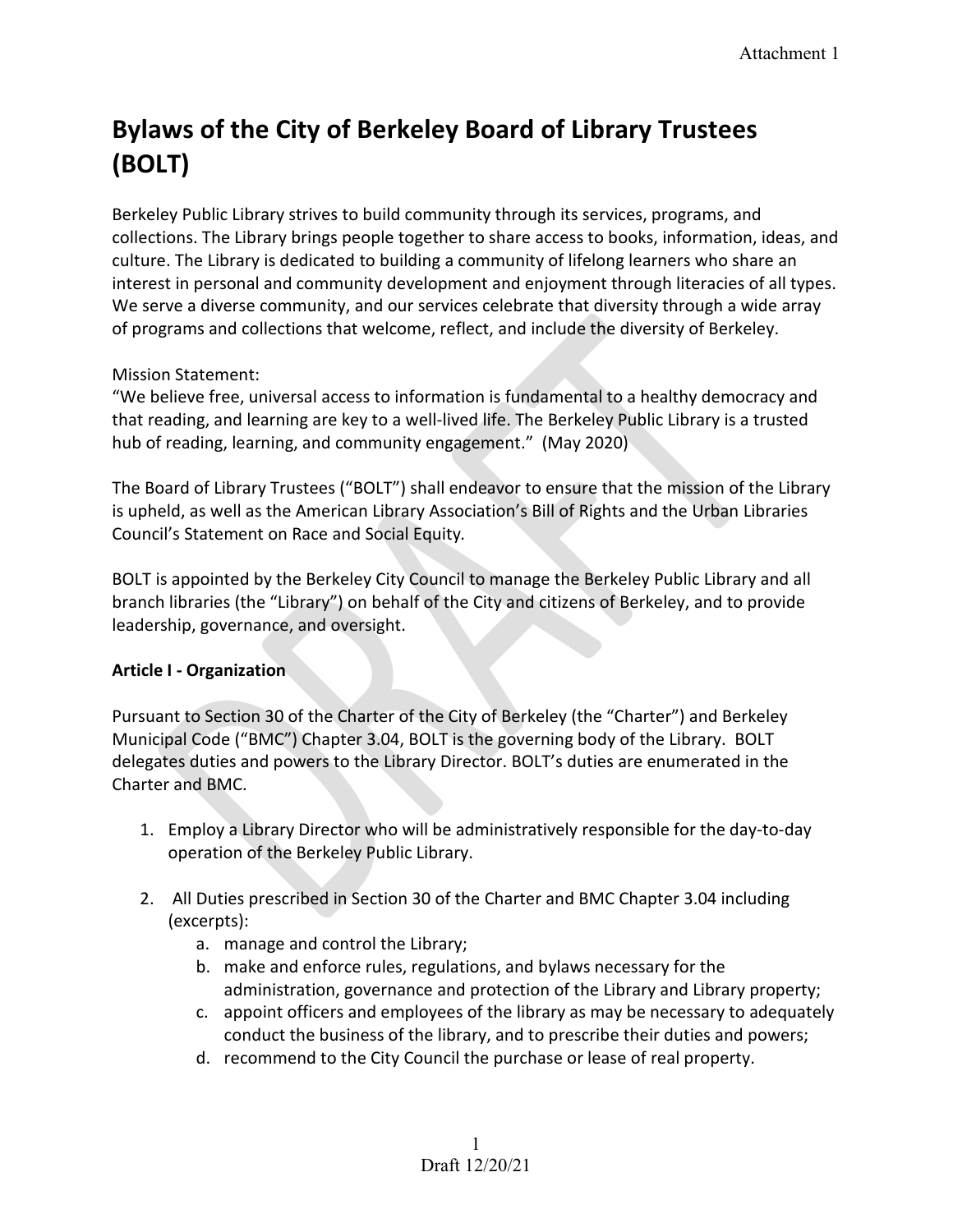- 3. Annually evaluate the job performance of the Library Director.
- 4. Participate in the formation and adoption of a strategic plan for the Library and support achievement of such plan through the Library's programs and budget.
- 5. Develop budgetary priorities and recommend an annual budget for the operation and maintenance of the Library.
- 6. Approve by vote of BOLT library purchases of materials, supplies or equipment of \$50,000 or more, and contracts for services of \$25,000 or more.
- 7. Purchase, lease and/or erect buildings, quarters, and sites for the Library and its administration and controlling all Library property.
- 8. Communicate the mission, goals, needs and other important information about the Library to the City of Berkeley and to the public.
- 9. Make an annual report to the City Council describing the condition of the Library and a summary of BOLT's work over the course of the past year, as well as any other reports and information that may be requested by the City Council.

## **Article II - Membership**

- 1. **Membership** The Board of Library Trustees shall consist of five (5) members ("Trustee" or "Trustees"), to be appointed by the City Council. All Trustees shall be residents of the City of Berkeley.
- 2. **Appointment** Four of the five Trustees shall be appointed by the City Council. The fifth Trustee shall be a Councilmember, also appointed by the City Council.
- 3. **Removal**  Trustees shall be subject to removal from BOLT at the pleasure of the City Council, prior to the expiration of their appointed term.
- 4. **Majority Vote Required** A majority vote of all the members of the City Council shall be required to appoint a Trustee, fill any vacancy, or to remove any member from the board prior to the expiration of their term of office.
- 5. **Terms**  The term of office of non-Councilmember Trustees shall be four (4) years. The term of the Councilmember Trustee shall expire on December 1 of the year their Council term expires.
	- a. Each Trustee shall serve until a successor is appointed and qualified.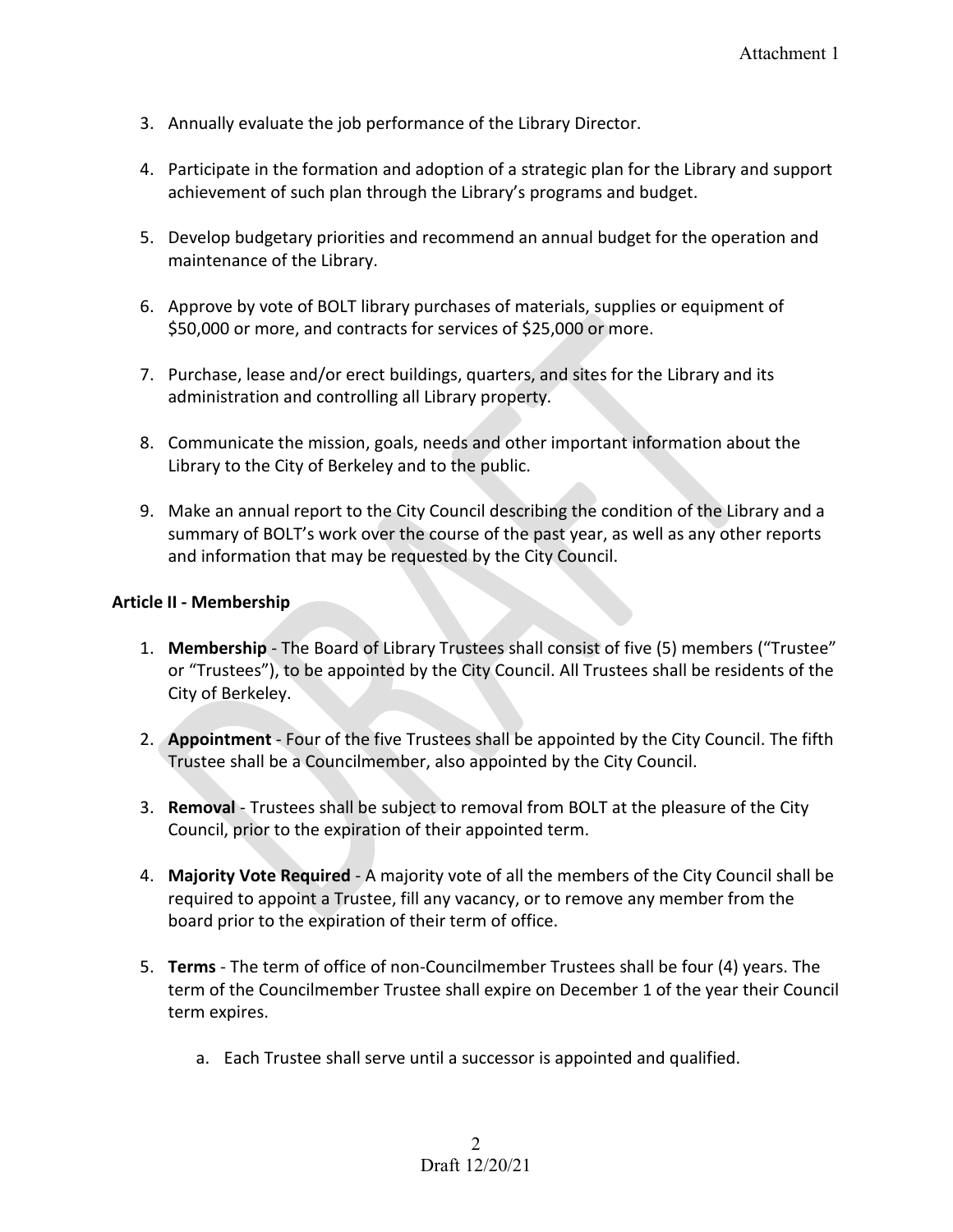- b. Vacancies from whatever cause, [except temporary vacancies], shall be filled by the City Council for the unexpired term.
- 5. **Compensation** Trustees shall serve without compensation.
- 6. **Oath of Office** Before a Trustee participates as a voting member of BOLT, they must take the Oath of Office as required by law at the City of Berkeley Clerk's Department or through BOLT Secretary at a regular BOLT meeting. Failure to take the Oath of office within 30 days of appointment is cause for automatic termination.
- 7. **Attendance Requirements** BOLT members shall attend all regular and special BOLT meetings. If a Trustee is unable to attend a meeting, that member shall notify the BOLT President and Secretary.
- **8. Leaves of Absence** If a Trustee must be absent for a period, a leave of absence not to exceed three months may be granted by the Council; the Library Director shall submit a consent item to the Council agenda to approve the absence prior to the commencement of the period of absence.
- **9. Resignation Procedure**  A Trustee wishing to resign shall submit a written resignation directly to the BOLT President and Secretary. Once submitted, a letter of resignation cannot be withdrawn. The effective date of the resignation is the date it is received by the President and Secretary unless a future date is indicated. The Secretary shall then notify BOLT, the City Clerk and City Council that a vacancy exists.

## **Article III - General Responsibilities of Trustees**

Each Trustee shall:

- 1. Abide by these Bylaws and all Library policy including, but not limited to, the Library's conflict of interest statement, code of ethics, and confidentiality requirements.
- 2. Abide by the requirements of the Brown Act and be familiar with Robert's Rules of Order.
- 3. Strive to build strong working relationships with other Trustees; during meetings, practice civility and decorum in discussions and debate, value each other's time, and preserve order and decorum.
- 4. Understand and periodically review existing Library Policies, including, but not limited to, the Board of Library Trustees Meeting Policy, Ethical Conduct Policy, and Privacy Policy.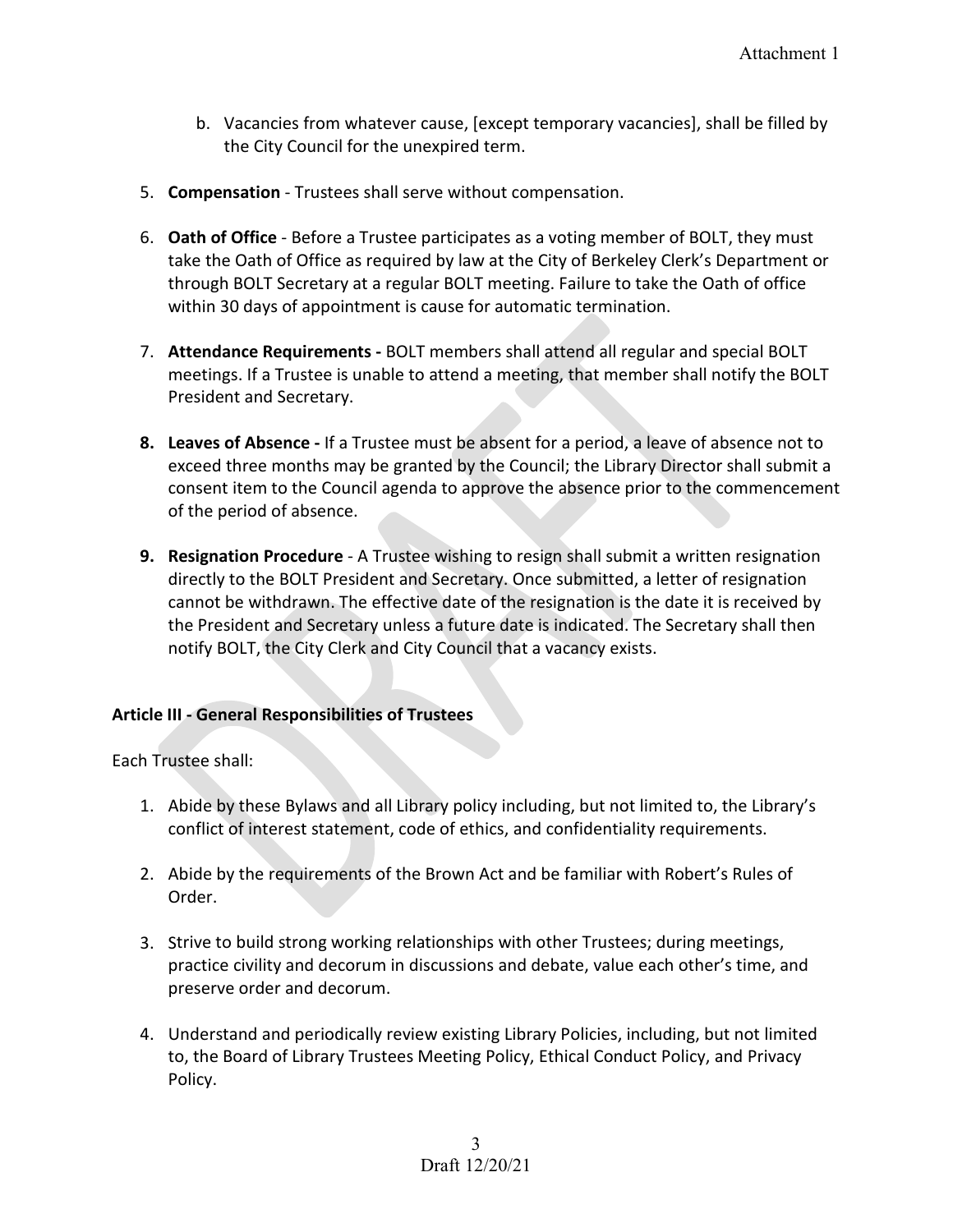- 5. Understand and support basic library tenets including, but not limited to, the Library Bill of Rights, the Urban Libraries Council's Statement on Race and Social Equity, The American Library Association's Freedom to Read Statement, Intellectual Freedom, and patron privacy rights.
- 6. Stay informed about BOLT and Library matters by reviewing all distributed minutes, reports, and documentation.
- 7. Assist BOLT in carrying out its fiduciary responsibilities including, but not limited to, reviewing, and approving financial reports, the annual budget, and the annual audit report.
- 8. Stay current on developments and trends related to public libraries and, when possible, participate in library conferences, workshops, and educational undertakings.
- 9. Periodically visit the Library locations, Central and branches.
- 10. Serve as an advocate for the Library through formal and informal communication opportunities with the public, businesses, civic groups, and other organizations.
- 11. Strive to establish relationships with the Berkeley Public Library Foundation, the Friends of the Berkeley Public Library and other community organizations affiliated with the Library.
- 12. Serve on ad hoc committees when assigned and complete associated projects.
- 13. Abide by and uphold BOLT's decisions.

# **Article IV - Officers**

BOLT Officers shall be the President, Vice President, and Secretary. BOLT shall elect one of its members President, and one of its members Vice-President. The President and Vice-President have full rights to make or second motions. The Director of Library Services shall be ex officio Secretary of the board.

# 1. **Terms of Office**:

- a. The President and Vice President shall be elected at the first BOLT meeting in October of each year.
- b. The President and Vice President shall hold office for one (1) year terms, and until their successors are elected, unless their terms as member of BOLT expire sooner.
- c. No board member shall serve as President for more than two (2) consecutive terms if so elected; The Vice President may serve an unlimited number of consecutive one (1) year terms, if so elected.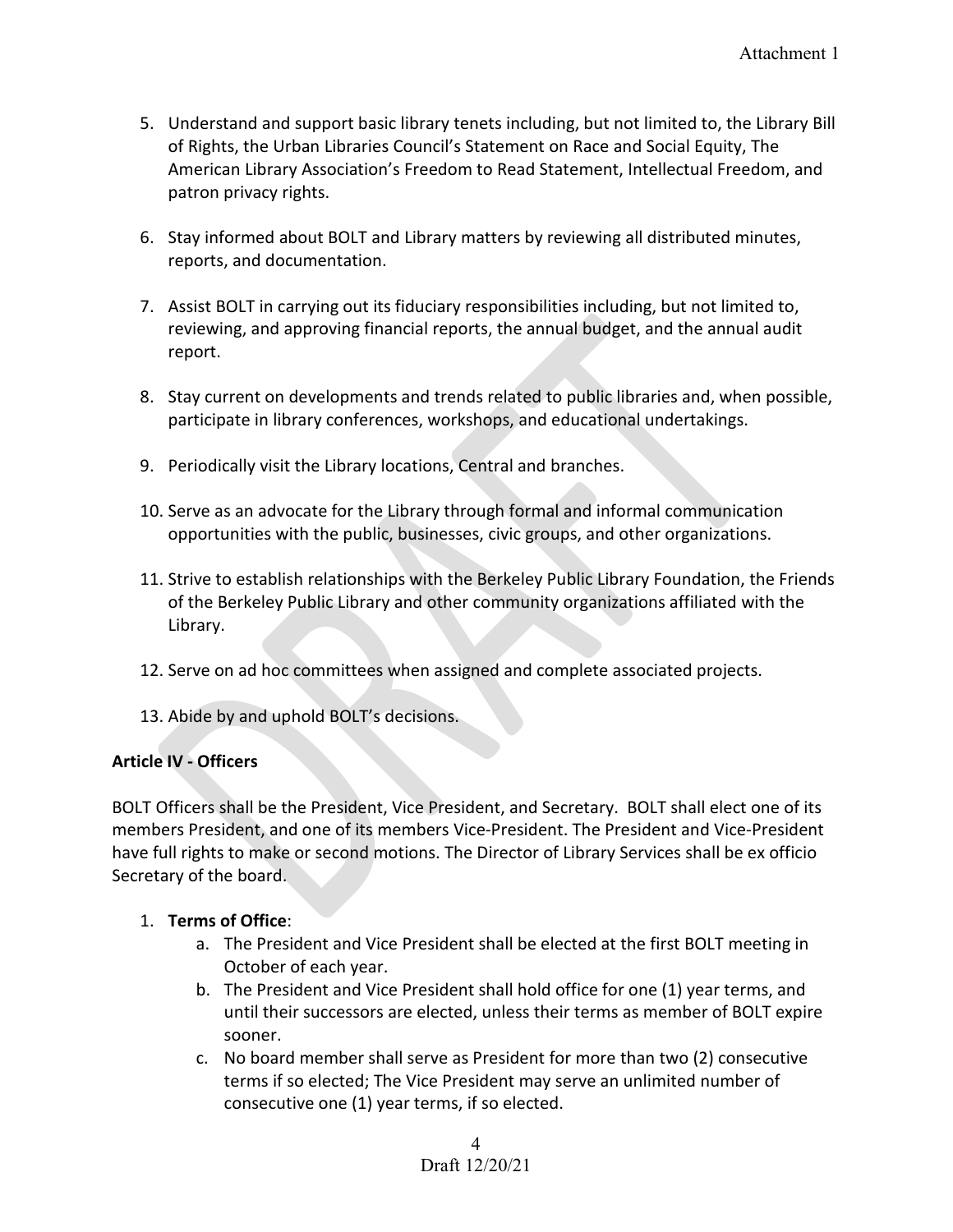- d. The Vice President does not assume the position of President if the President resigns from the Office of President or from BOLT, or is removed, but remains as the Vice President.
- e. In the event the Office of President or Vice President is vacated for any reason, a Special Election shall be completed within four months of such vacancy.
- f. There is no automatic or presumptive succession from the office of Vice President to President, but the Vice President may be nominated and elected to the position of President in the same manner as any other Trustee.
- g. If the offices of both the President and Vice President are vacated, the Trustee with greatest seniority on BOLT shall serve in the same manner as a Vice President, until such time as a President or Vice President is duly elected.

# **2. Procedures for Regular and Special Elections of the President and Vice President -**

- a. Regular Elections:
	- i. In August of each year, an information report shall be included on the Regular BOLT Meeting Agenda explaining the rules for elections to the Offices of President and Vice President and the duties of such Officers and calling for nominations to be made at the September BOLT meeting.
	- ii. At the September BOLT meeting, nominations shall be agendized as an Action item. Trustees may nominate themselves or other Trustees for consideration for either or both Offices. Nominations require a motion, but no second, and may be declined by the nominee.
	- iii. At the October BOLT meeting, the Election of a President and Vice President shall be agendized as two separate Action Items, with the office of President to be voted upon first. All Trustees accepting nomination for each office at the September meeting shall be listed. A duly nominated Trustee may be listed for either or both offices but may only be elected to one. The presiding officer shall call for any additional nominations (which may be declined) or declinations as the election for each office is taken up and, after closing nominations, shall allow each nominee an equal opportunity to speak on behalf of their own candidacy. Nominees may then be discussed by the full BOLT membership, after which the presiding officer shall call for a public roll-call vote for that office. Should a Trustee nominated to both the offices of President and Vice President be elected as President, their nomination for the office of Vice President shall be nullified. The results of each vote shall be publicly announced and recorded in the minutes.
	- iv. In the event no President or Vice President is elected on the first round at the October meeting, the presiding officer may call for additional rounds of nominations, speaking, discussion and voting at the same meeting until the office is filled, or may postpone the election for that office to the next regular meeting, at which time the same procedures for nominations, speaking, discussion and voting shall be followed.
- b. Special Elections: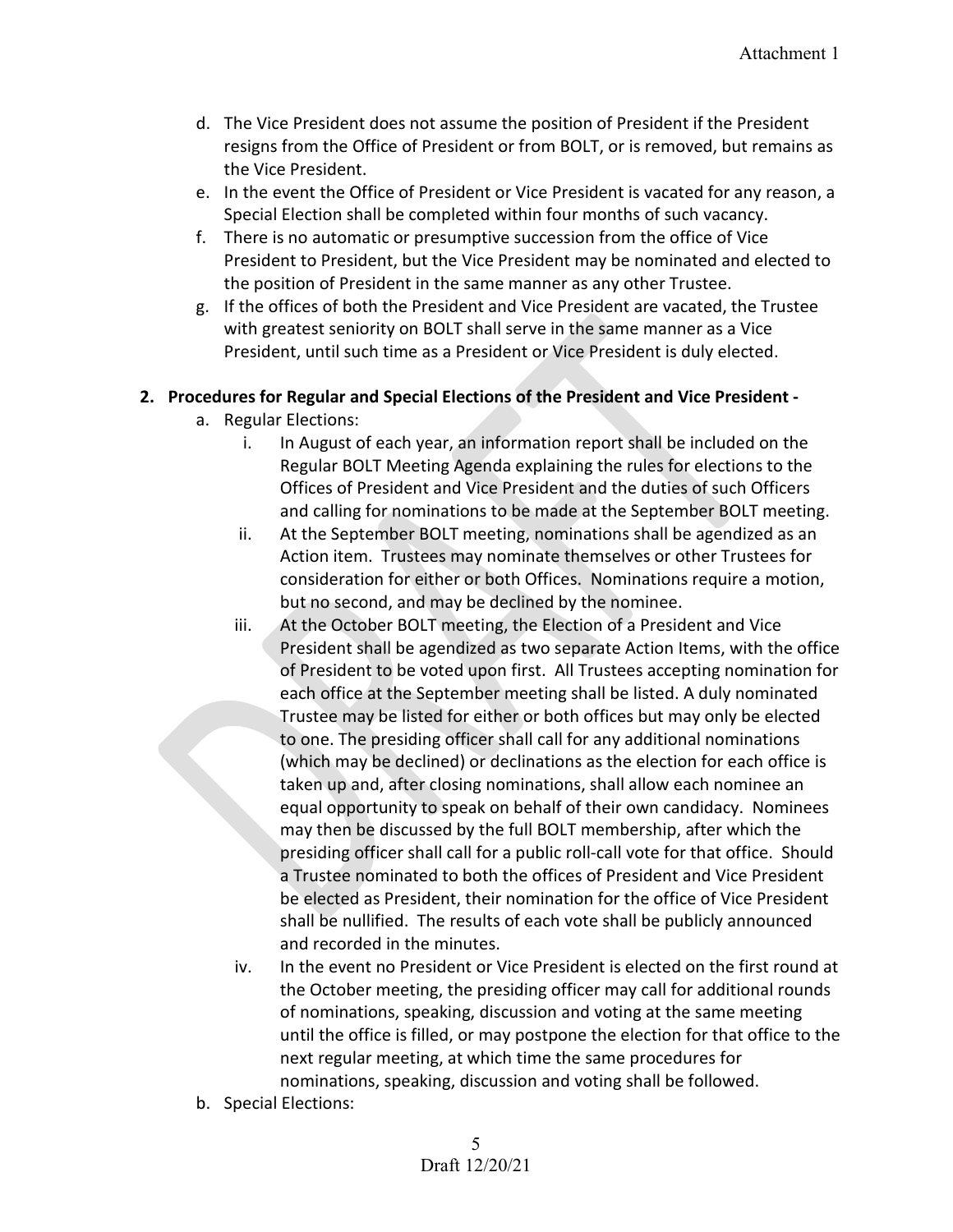i. Special Elections for the office of President or Vice President, necessitated by the resignation or removal of a President or Vice President prior to the expiration of their term as an officer or as a Trustee, shall follow the same three-meeting process as required for Regular Elections, unless the resignation or removal takes place in the three months preceding the date for a Regular October election, in which case no Special Election shall be required.

## **3. Duties of the President**

- a. Serve as the Presiding Officer at all meetings and ensure BOLT's work is accomplished.
- b. Ensure that all viewpoints are heard and are considered in a fair and impartial manner, while exerting sufficient control to eliminate irrelevant, repetitious, or otherwise unproductive discussion.
- c. Ensure that the Charter, Berkeley Municipal Code, BOLT Bylaws and other BOLT policies are followed. The President cannot make rules related to the conduct of meetings; only the full BOLT may do so.
- d. Approve the agenda prior to distribution. This is limited to the structure and order of the agenda and does not grant the President the authority to remove items submitted by other Trustees or staff.
- e. Appoint Trustees to ad hoc subcommittees, subject to the approval of BOLT.
- f. Sign correspondence on behalf of BOLT.
- g. Represent BOLT before the City Council. Other Trustees may represent BOLT before the City Council, but only with formal approval by motion and majority vote of BOLT.
- h. Approve final BOLT reports to Council, without modifying content that was approved by the full BOLT.

## **4. Duties of The Vice President**

- a. Serve as the Presiding Officer in the absence of the President and perform all the functions of the President in their absence or disability.
- b. Perform such functions as may be assigned by the President or BOLT.

# **5. Duties of The Secretary**

- a. Keep a full account of all receipts and expenditures.
- b. Keep a record and full minutes of all proceedings.
- c. Fulfill all applicable duties of the Secretary, as defined in the City of Berkeley Commissioner's Manual.

# **ARTICLE V: Filling BOLT Vacancies** [TO BE ADDED]

1. **Ad-hoc Trustee Nominating Sub-committee -** When a BOLT vacancy has occurred or is planned to occur, the President will appoint an ad hoc trustee nominating sub-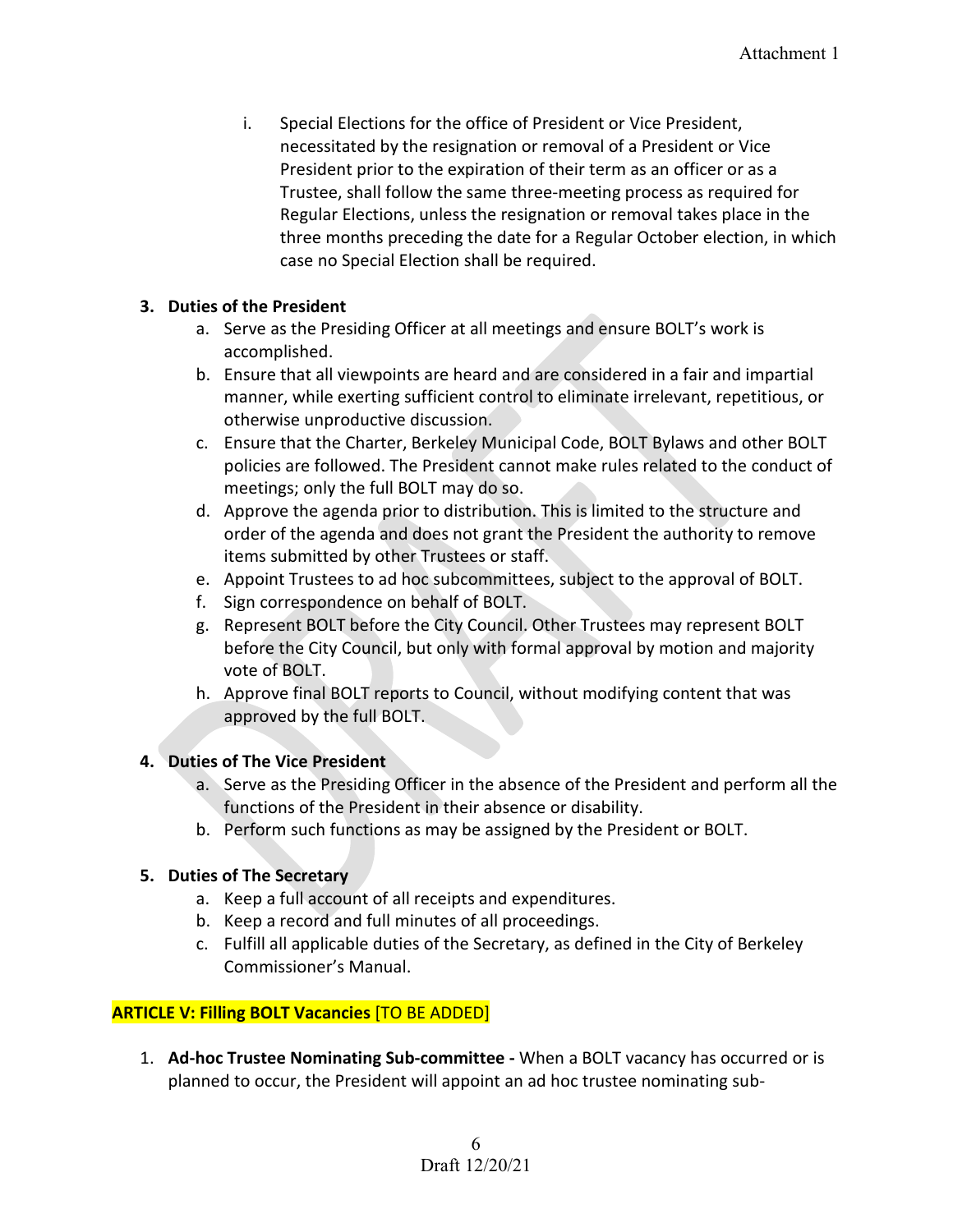committee to identify candidates. The Library Director as Secretary to BOLT will assist the sub-committee.

- 2. **Candidate Search Objectives -** The sub-committee's purpose will be to ensure that nominations are inclusive and broadly represents the diverse perspectives of the community. The sub-committee will seek candidates with varied backgrounds, knowledge, abilities, expertise, and networks that can advance the Mission and Vision of the Library. The community's various perspectives are brought to bear when BOLT reflects the demographics of the broad community, such as age, ethnicity, race, culture, gender, and education. Geographic variety also enhances the perspective of BOLT, as does having variety in the roles of individuals, e.g., parents, students, business owners, learners, educators, and service organizations. Partnerships are a key to the library's capacity to build community and to serve the community. Thus, identifying candidates active in the community and familiar with community-based networking is a desirable aim of the sub-committee. The search objectives include finding candidates able to carry out the trustee role, functions, and duties, as described in these bylaws.
- 3. **Search Process -** The sub-committee will convene to take account of current BOLT needs and to schedule the process for its purposes. The process will include the creation and posting of a vacancy announcement, the application period, the review of candidates, the recommendation to BOLT, and action taken by BOLT.
- 4. **Vacancy Announcement -** The sub-committee will write an announcement that BOLT is seeking interested parties, including the requirements thereof, the manner and form of applying, and the due date for submission of applications; the sub-committee, working with the Library Director and the City, and with the approval of BOLT, will advertise the call for interest.
- **5. Application Procedure -** For consideration, any applicant must be a permanent resident of the City of Berkeley, CA. Applicants must submit a resume and a supplemental statement of interest that addresses:
	- a. Why the applicant wants to be a Trustee for the Library.
	- b. What special knowledge, experiences, and perspective the applicant would bring BOLT.
	- c. The role the applicant has had in building community through partnerships and collaborations.
- 5. **Review of Candidates -** The sub-committee will review each application based on the applicant's submitted information. The purpose of the review is to identify nominees that meet the search objectives, will be able to carry out the duties and functions of the Trustee as stated in the Bylaws, will advance the Vision and Mission of the Library, and will be a resource for collaboration and partnerships on behalf of the Library.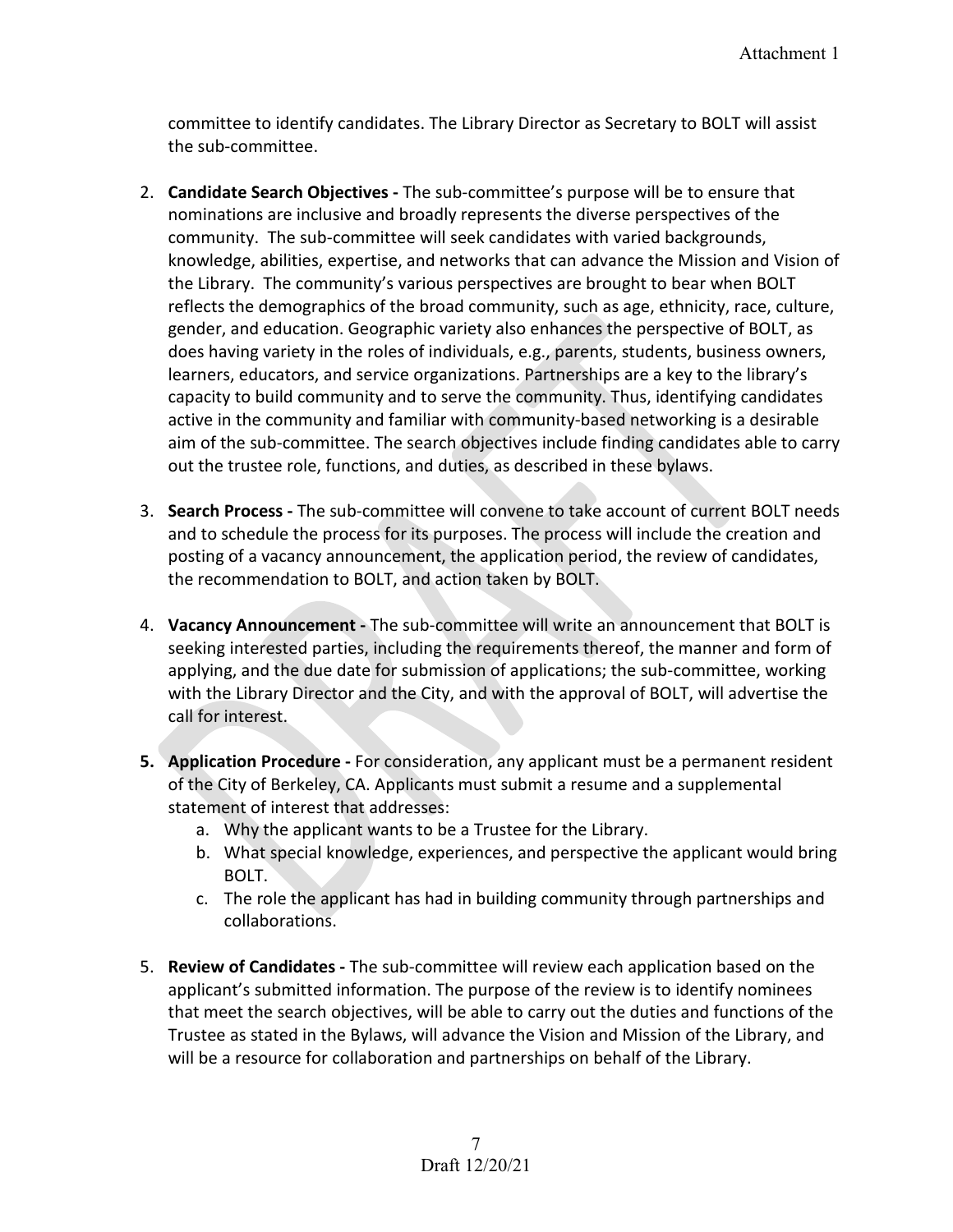**7. Nominations –** The sub-committee will provide a summary of its process, evaluation, and recommendation for one or more nominees to BOLT for action and furtherance to the Council.

## **Article V - BOLT Meetings**

- 1. **Brown Act:** All meetings must be conducted in compliance with the Brown Act.
- 2. **Regular Meetings:** A regular meeting of BOLT shall be held at least once a month, at a time and place as determined by resolution.
- 3. **Agenda and Notice Requirements**: Agendas for regular meetings of BOLT should follow the same content and notice requirements for agendas as enumerated in the Commissioners Manual, including:
	- a. At least 72 hours before a regular meeting, the Secretary shall post an agenda containing a brief general description of each item of business to be transacted or discussed at the meeting, including items to be discussed in closed session, if any.
	- b. Agenda titles should fully describe the issue or action to be discussed and/or taken.
	- c. The agenda shall specify the time and location of the regular meeting.
	- d. The agenda shall include, but is not limited to, the following:
		- i. Call to Order
		- ii. Public Comment on Non-Agendized, Consent, and Information Items
		- iii. Comment from Unions
		- iv. Approval of Minutes
		- v. Consent Items
		- vi. Action Items
		- vii. Information Reports
		- viii. Communications
		- ix. Adjournment
	- e. The agenda must be posted in the following locations:
		- i. On the bulletin board at Old City Hall at 2134 Martin Luther King Jr. Way
		- ii. At the Central Library and all Branch Library locations
		- iii. The location where the meeting will be held if not held in one of the Library branches
		- iv. On the Berkeley Public Library website
	- f. The agenda and accompanying information for a meeting shall be approved by the President, pursuant to Section 3(d) of these Bylaws.
		- i. An item may be placed on the meeting agenda for BOLT consideration by any Board member by submitting it in person at a Regular BOLT Meeting or electronically to the BOLT President and Secretary, for consideration at the next Regular BOLT meeting.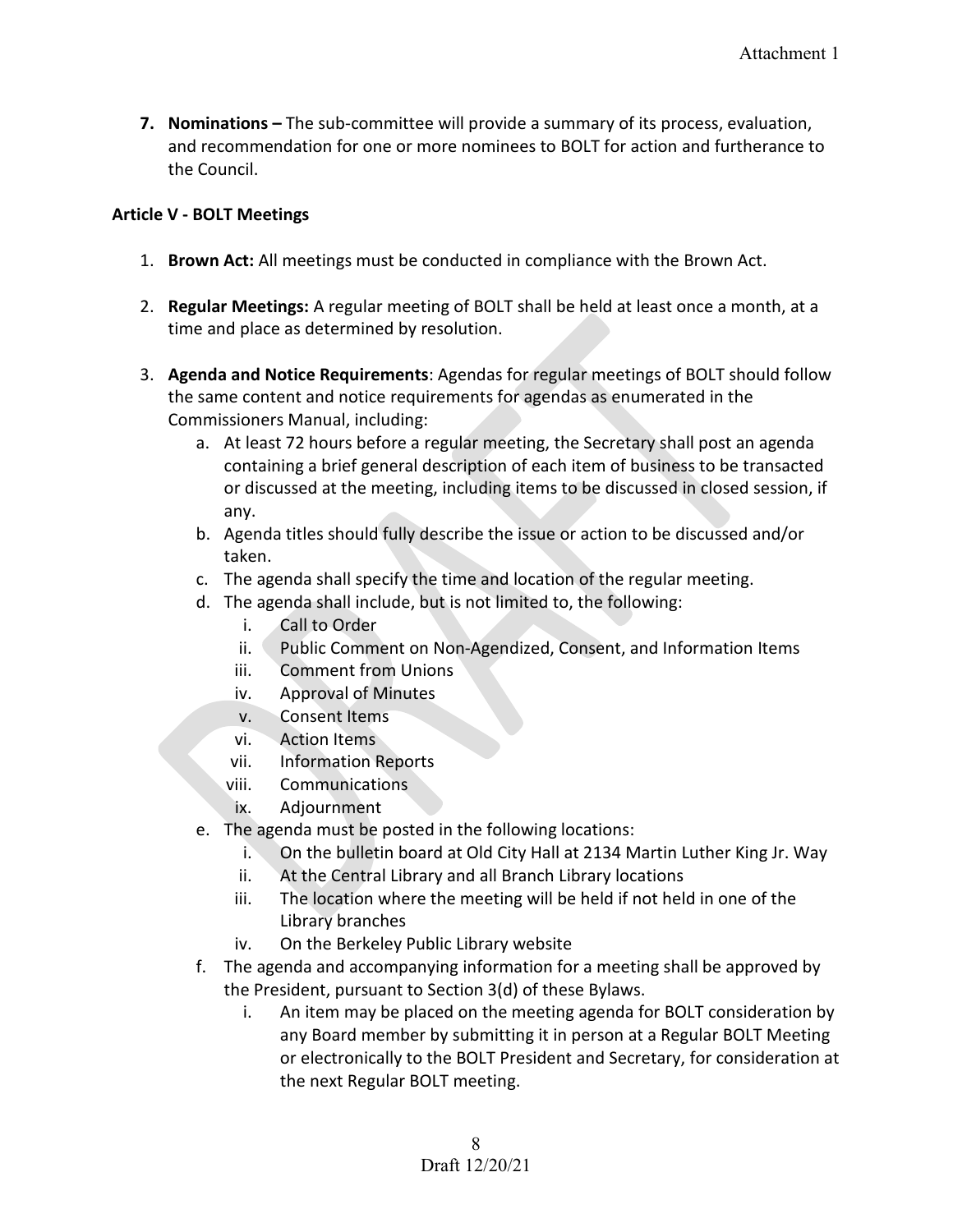- ii. If an item is received after a BOLT meeting agenda has already been published, it will be considered at the next Regular BOLT Meeting for which appropriate notice can be given.
- iii. Emergency items may only be added to an agenda at a BOLT meeting in accordance with the Brown Act, Gov. Code Section 54954.2(b).

## **4. Special meetings**

- a. Special meetings of BOLT may be called at any time by the President or by any three (3) Trustees, by written notice at least twenty-four (24) hours before the time of the proposed meeting, or at any time by the President with the written consent of all BOLT members.
- b. Notice and agenda requirements for Special Meetings shall conform to the Commissioner's Manual.
- c. Subcommittee meetings are considered Special Meetings for the purposes of noticing and agenda requirements.
- **5. Meeting Conduct:** All BOLT Meetings shall be conducted according to the Board of Library Trustees Meeting Policy (see appendix).
	- a. In addition, Library Trustees are expected to clarify to the public and staff appropriate communication channels related to employee grievances as designated by labor union/City of Berkeley agreements.
	- b. Trustees shall not engage in public negotiations that may contradict or jeopardize agreements and/or contracts between the City and other entities, such as businesses, community organizations, labor unions or other such organizations.

# 6. **Cancellation of Meetings**

Upon notification that a quorum of Board members will not be present at a meeting, the President may elect to cancel or reschedule the meeting. Public notice of cancelled or rescheduled meetings shall conform to the Commissioner's Manual.

## **Article VI – General Conduct of Trustees**

- 1. By accepting board membership, a trustee is committing to honor the following code of conduct:
	- a. As a trustee, I shall do my utmost to ensure that Berkeley Public Library performs its mission and achieves its goals. As a trustee I agree to:
	- b. Act with honesty and integrity.
	- c. Support in a positive manner all actions taken by the board even when I am in a minority position on such actions. I recognize that decisions of the board can be made only by a majority vote at a board meeting and respect the majority decisions of the board, while retaining the right to seek changes through ethical and constructive channels.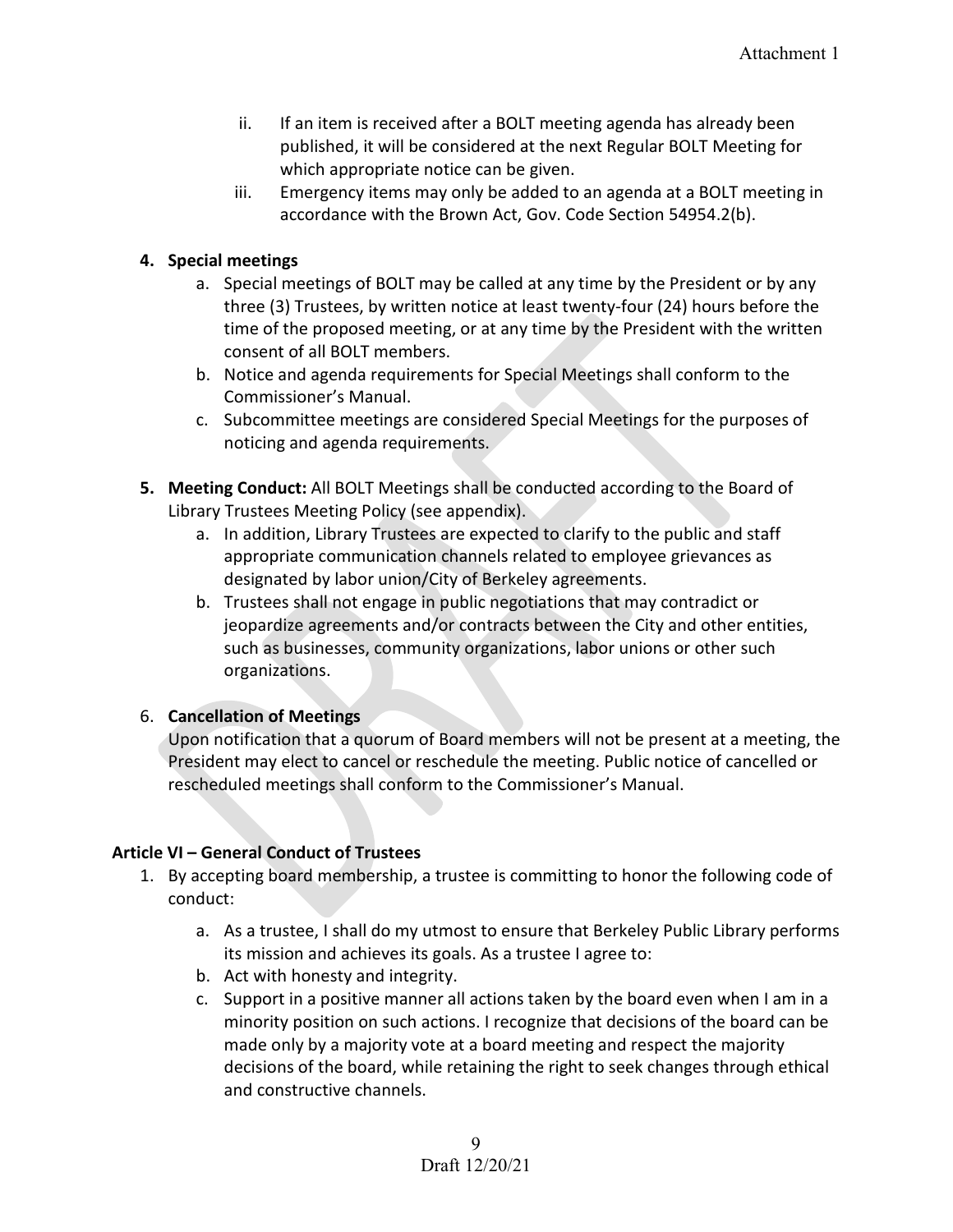- d. Participate in annual strategic planning retreats and work sessions to evaluate the Library Director; participate in board self-evaluation programs; and participate in board development workshops, seminars, and other educational events that enhance my skills as a board member.
- e. Keep confidential information confidential.
- f. Exercise my authority as a trustee only when acting in a meeting with the full board or as I am delegated by the board.
- g. Work with and respect the opinions of my peers who serve this board and leave my personal prejudices out of all board discussions.
- h. Always act for the good of the organization and represent the interests of all people served by the organization.
- i. Always represent this organization in a positive and supportive manner.
- j. Observe the parliamentary procedures and display courteous conduct in all board and committee meetings.
- k. Refrain from intruding on administrative issues that are the responsibility of management, except to monitor the results of the organization.
- l. Accept my responsibility for providing oversight of the financial condition of the organization.
- m. Avoid acting in a way that represents a conflict of interest between my position as a board member and my personal or professional life, even if those actions appear to provide a benefit for the organization. This includes using my position for the advantage of my friends and business associates. If such a conflict does arise, I will declare that conflict before the board and refrain from voting on matters in which I have conflict.
- n. Develop familiarity with and follow City of Berkeley and Berkeley Public Library's policies related to ethical conduct of staff and officials.
- o. Abide by these board operating practices.
- 2. BOLT members may interact with the public; however, if trustees are contacted by the public outside of a meeting, commissioners should encourage them to send their comments to the secretary for distribution to all commissioners or come to a BOLT meeting and speak at public comment. This will allow the full board to hear and consider all pertinent information and points of view.
- 3. Any time a commissioner uses their commission title or references their membership on the Board of Library Trustees when speaking publicly, they must state the following: "I am speaking in an individual capacity and not representing the Board of Library Trustees or the City of Berkeley."
- 4. Each trustee has the obligation to work cooperatively with other trustees. Trustees should exercise self-discipline and strive always to be objective, fair, and courteous with each other as well as with staff and the public. A healthy respect for the time of other trustees, staff, and the public is of critical importance.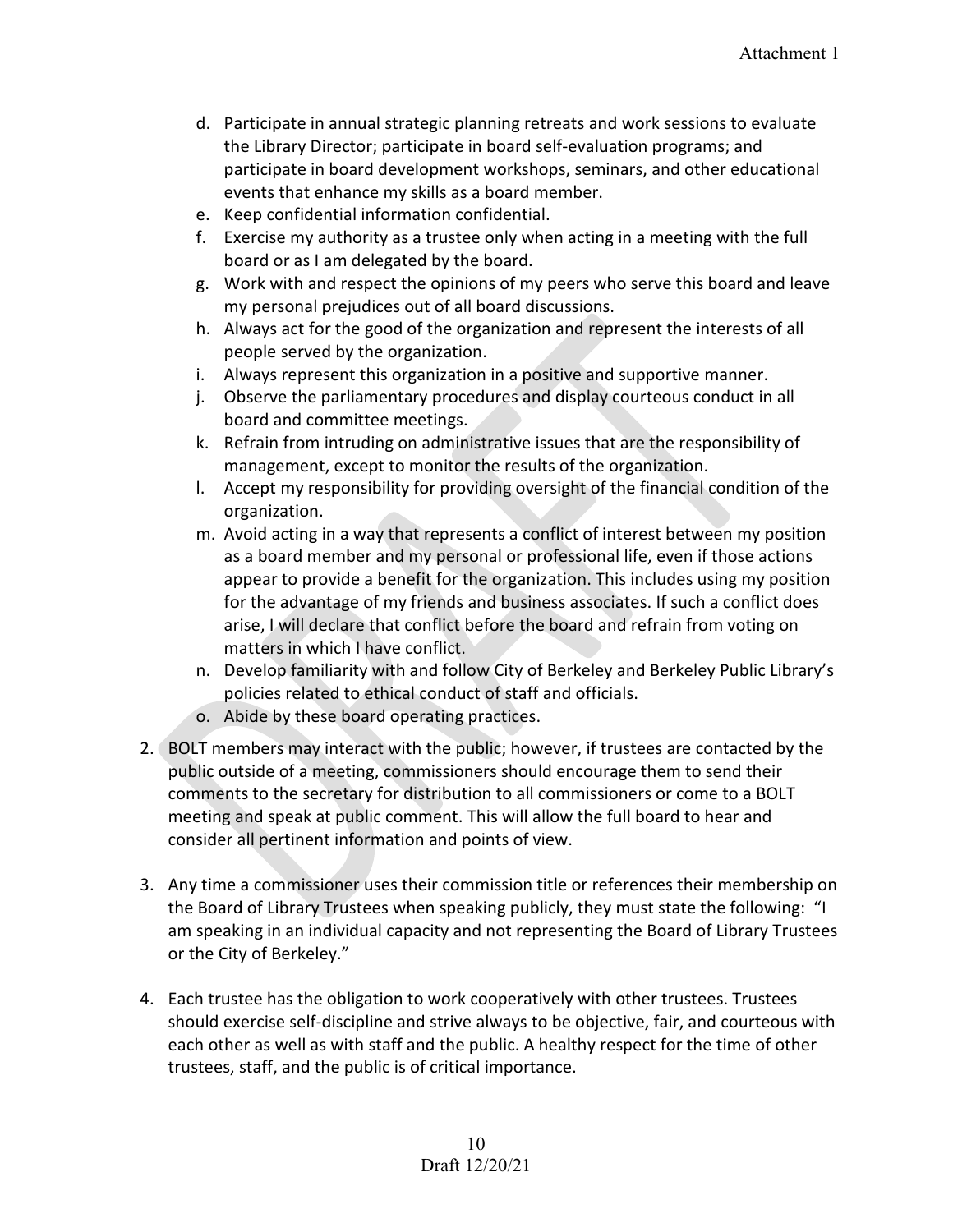## **Article VII - Quorum and Resolution Adoption of the Berkeley BOLT**

- 1. A quorum of BOLT shall consist of a majority of Actually Appointed members of the Board. No action shall be taken by BOLT without a quorum present.
- 2. The number of affirmative votes needed to pass a motion is the same number that constitutes a quorum.

## **Article VIII - Ad Hoc Subcommittees**

- 1. From time-to-time BOLT or the President, with confirmation from BOLT, may appoint two BOLT Trustees to serve as a temporary subcommittee with a finite, single-purpose purview, and a tenure of up to one year, as established by BOLT.
- 2. Ad hoc Subcommittee meetings are Special Meetings and must comply with the Brown Act and the Commissioner's Manual. Trustees who are not members of the Ad Hoc Subcommittee may not attend Subcommittee meetings, even as observers.
- 3. Subcommittees are tasked with the study of a specific issue and with making a recommendation to BOLT. BOLT has the opportunity for input when the subcommittee reports its findings and makes recommendations. BOLT has final decision-making authority on the disposition of the subcommittee's work.
- 4. Only Trustees may serve on Ad hoc Subcommittees; however, Subcommittees should seek input and advice from the public.

# **Article IX - The Director**

- 1. Duties of the Director
	- a. Duties of the Director shall be to oversee the day-to-day operation of the Library.
	- b. In the Director's discretion, specific tasks may be delegated to a member of the Library Staff.
	- c. The Director's authority includes the approval of purchases of materials, supplies or equipment up to the amount of \$50,000 and contracts for services up to the amount of \$25,000.
	- d. The Director shall also have the authority to hire employees of the Berkeley Public Library and to negotiate with the various collective bargaining units on ongoing issues.
	- e. The Library Director shall act as secretary as defined in Article IV of these Bylaws.

## **Article X - Amendments of the Bylaws of the Berkeley BOLT**

1. Amendments to these Bylaws may be adopted by a majority vote at any regular meeting of BOLT. Proposed amendments must appear as Action Items on a Regular BOLT Meeting Agenda.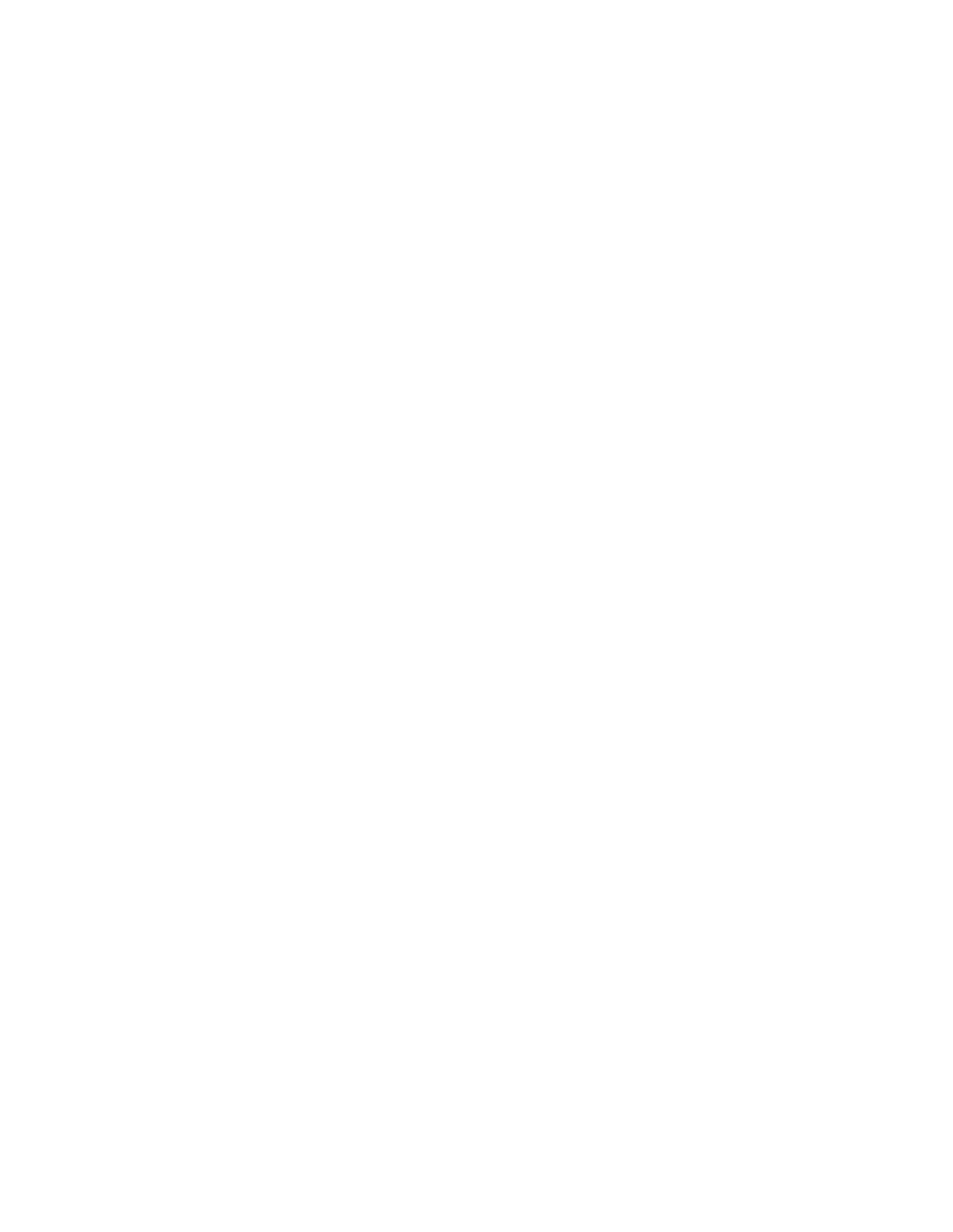IV Information Calendar Item C



**INFORMATION REPORTS** January 19, 2022

To: Board of Library Trustees From: Tess Mayer, Director of Library Services Subject: Director's Report

## **Staff Appreciation**

Berkeley Public Library staff closed 2021 with some freshly baked cookies, baked by the Friends of the Berkeley Public Library, in addition to some certificates to Peet's Coffee funded by the Friends. Every supervisor recorded a message describing how they appreciated each member of their team, which Eve Franklin edited into a video that was posted on the staff Intranet. Thanks to all of the supervisors for their willingness to participate, to Aimee Reeder for assisting with recording, and to all of the Berkeley Public Library staff, for their hard work and tremendous effort under challenging circumstances.

## **Omicron Surge and Staff Impacts**

The Library is experiencing the impacts of the omicron surge and associated staffing concerns. At the time of this writing, there have been three positive cases, with one instance also impacting four other staff who were close contacts of the person with the infection. Several other staff are self-isolating awaiting test results. Staff may be asked to quarantine under a variety of circumstances, including cohabiting with a close contact who has a confirmed or presumed positive infection. Staff may also be taking care of children whose schooling has been interrupted or may be quarantining due to a potential exposure or may be out sick for reasons other than Covid.

Although the CDC guidance around quarantine periods has changed, the City of Berkeley Human Resources Department will confirm whether the City will change to the new standards or adopt some aspects. This is also informed by changing guidance issued by the State Department of Public Health as well as Cal OSHA.

Library staff along with all City of Berkeley employees continue to comply with masking, testing, and other safety requirements, including the curren[t health order requiring indoor masking](https://www.cityofberkeley.info/uploadedFiles/Health_Human_Services/Public_Health/covid19/12.28.21%20Statement%20regarding%20increased%20covid%20transmission.pdf).

The professionalism and care with which staff continues to manage an ongoing challenging situation is very impressive.

#### **Materials Fulfillment and Supply Chain Concerns**

Staff in our Collections Services team reports longer than usual wait times for receiving materials from primary vendors, such as Baker and Taylor. This is due to both supply chain concerns and staffing issues affecting these vendors. The average wait time for recently has been twice as long as the normal delivery window of approximately two weeks. This impacts the wait time on holds for popular items. Due to these ongoing issues, Collection Services Supervising Librarian Bae Smith negotiated a change with Baker and Taylor to have the materials delivered from another fulfillment center in another part of the country. We are hopeful that this will help mitigate this concern.

#### **Stucco Replacement Project**